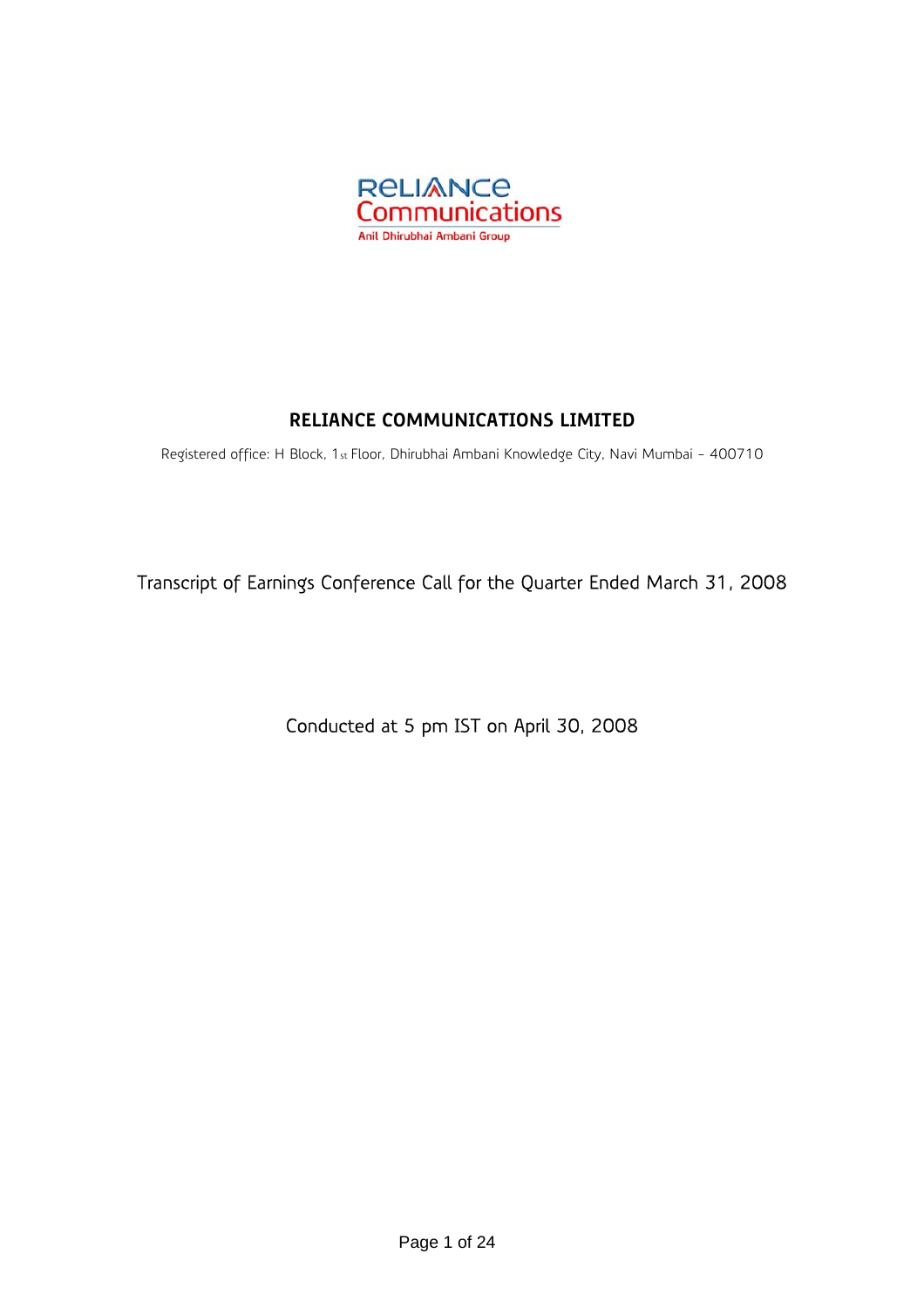# Operator:

Thank you for standing by. And welcome to the Reliance Communications Global Earnings Conference Call on the Reliance Audio Conferencing platform. This call is hosted by Macquarie Securities. At this time, all participants are in listen-only mode.

There will be a presentation followed by a question-and-answer session, at which time if you wish to ask a question, please press "star, one" on your telephone. Please be advised this conference is being recorded today.

Now, I would like to hand over the conference to Mr. Shubham Majumder of Macquarie Securities. Over to you, sir.

### Shubham Majumder:

Thank you. Good morning, afternoon and evening, ladies and gentlemen. We at Macquarie Capital Securities are pleased to host this call for the fourth quarter results of Reliance Communications.

We would like to congratulate the Reliance management on a strong financial and operating performance during the quarter. Today, we have the senior management team from Reliance Communications led by the Chairman, Mr. Anil Dhirubhai Ambani and leaders of the company's strategic business units namely Mr. S.P. Shukla, who leads the Wireless business; Mr. Punit Garg, who leads the Globalcom business; Mr. Prakash Bajpai, who leads the Enterprise Broadband business; and Mr. Arvind Narang from the Corporate Group, who also leads Investor Relations. The call will begin with some key observations from Mr. Ambani followed by a questionand-answer session.

I must remind you that the overview and discussions today may include certain forward-looking statements that must be viewed in conjunction with the risks that the company faces.

It is now my pleasure to hand over the call to Mr. Anil Ambani. Thank you all.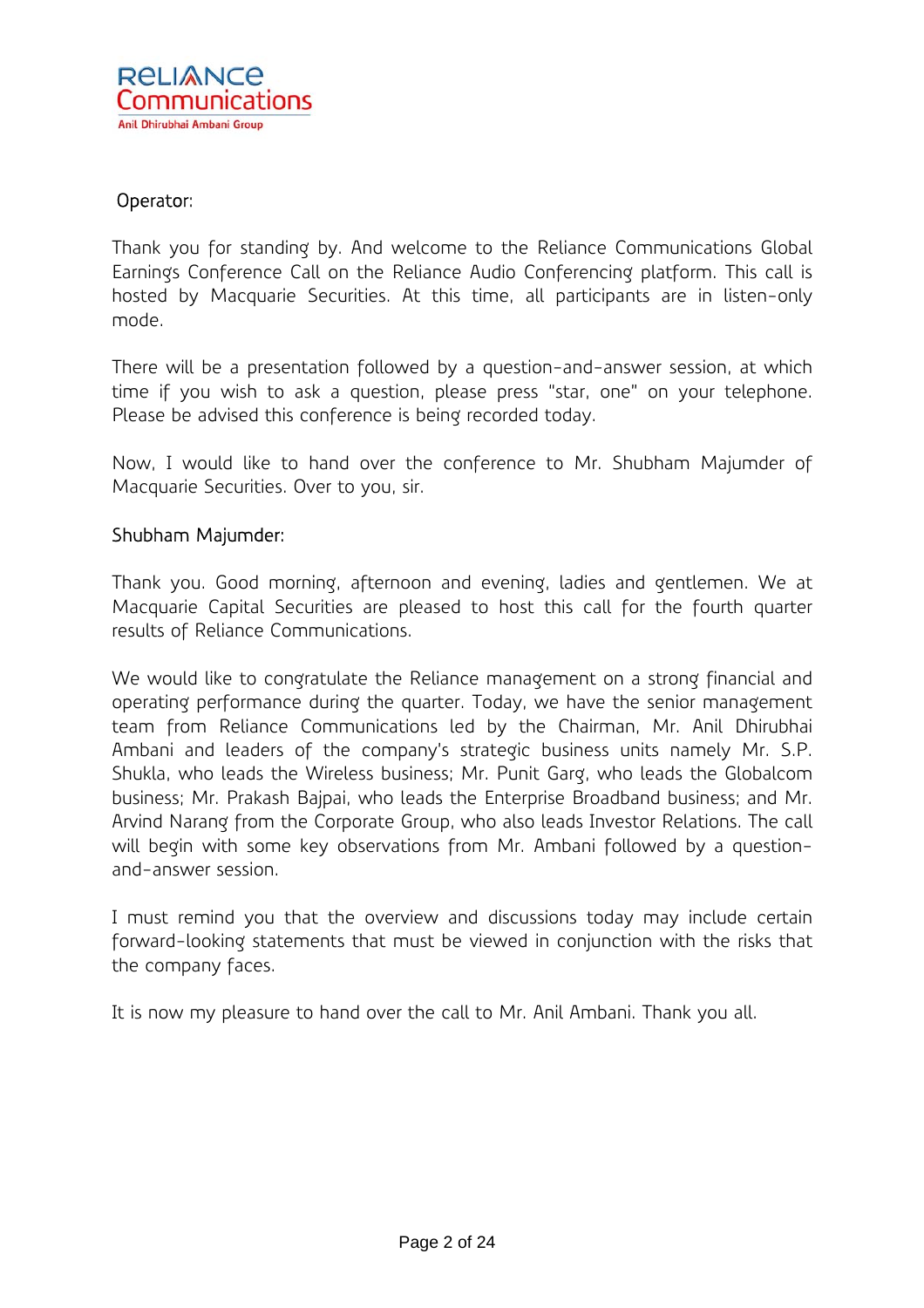

Thank you, Shubham. I welcome all of you to this earnings call. At the beginning of this call I was told that there were over 400 people who logged on to this call. It talks volume about the interest in Reliance Communications and I'm thankful to each one of you for being on this call. We are here to discuss today Reliance Communications' financial performance for the fiscal year ended 31<sup>st</sup> March 2008.

It gives me great pleasure to report that in just the second year as a publicly listed company, and most of you are familiar that we were listed in March of 2006, Reliance Communications has crossed significant milestones. We have maintained strong momentum in our current operations and are implementing exciting growth plans that will further enhance our position as India's #1 fully integrated and converged communications service provider. Our focus as always is on the creation of sustainable value for our entire spectrum of stakeholders.

I would like to briefly share with you the key accomplishments of the year 2008.

Reliance Communications added over 18 million subscribers this year compared to just 8 million last year to reach the customer base of over 46 million customers.

We continue to remain the second largest wireless player in terms of number of subscribers.

Reliance Communications is the youngest and fastest company in the Indian corporate sector to report a net profit of over Rs. 5,400 crore or more than US\$ 1.3 billion.

We are also the most profitable telecom company in India delivering an EBITDA margin of over 43% during the financial year 2008. Our margins have expanded consistently over the last 12 quarters with Q4 2008 margins increasing to over 43.6%.

Our FY2008 EBITDA has now crossed Rs. 8,000 crore or over US\$ 2 billion. We are the fastest to achieve this milestone in Indian corporate history.

On foreign exchange and derivative transactions, our loss for the year due to the volatility in global markets and Indian markets was just Rs. 25 crore or just about US\$ 6 million.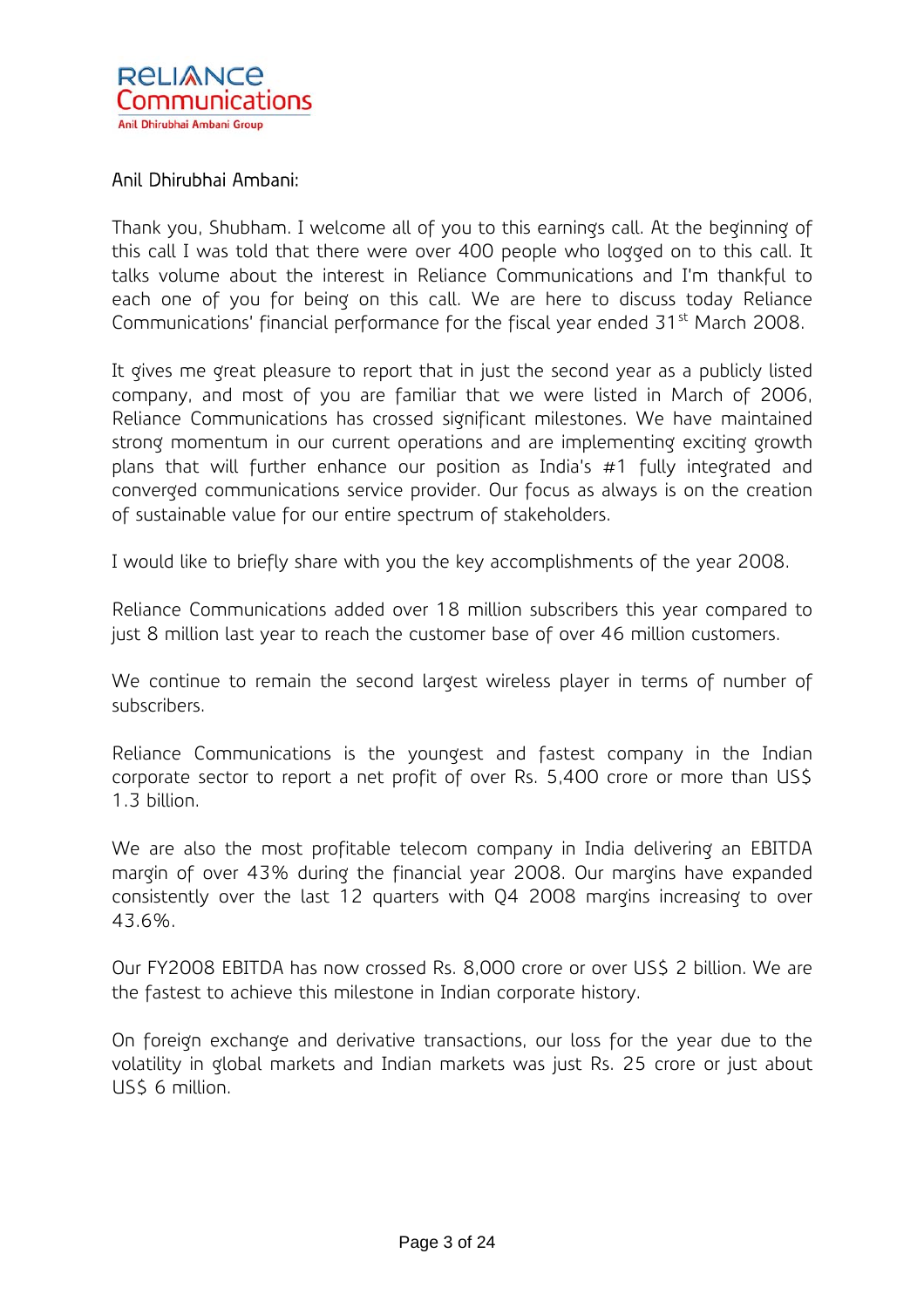During the year, Reliance Communications was by far the best performing telecom stock in India and also among the leading telecom stocks in the world. We are ranked among the five most valuable telecom companies in Asia.

Reliance Communications remains the only company in the Indian telecom services sector to reward and recognize all its shareholders. We declared a maiden dividend of 10% last year and that dividend has now been enhanced to 15%, which will accrue to our over 2 million shareholders for the financial year 2008.

We at Reliance Communications are proud to have participated in the growth of the telecom sector in India and expect the current momentum to sustain over the next few years. We believe that the accelerating penetration of mobile telephony in India is being driven by progressive Government policies that have removed barriers for competition and created an ecosystem of affordable connectivity to the common man in all parts of our country.

Reliance Communications is leading the expansion of mobility coverage that will enable us to connect India through voice, email, multimedia, messaging, video and managed services on the mobile, the fixed wireless, the data business and the public call office platforms.

We have embarked upon rolling out the world's largest network expansion program. This will enhance our coverage to over a billion people that is nearly all of the population of India as a country. Our coverage will be the widest and deepest, covering over 23,000 towns, over 500,000 villages, as well as, all railway tracks, national highways and state highways. So we are talking about 90 to 95%+ coverage of all railway tracks, and both state and the national highway systems.

We have awarded the contract for setting up our nationwide GSM network and we'll launch GSM services in a phased manner beginning at the end of this year. Reliance Communications is the only operator in India to offer nationwide CDMA and GSM services. We are also the only nationwide operator that has received startup spectrum for our nationwide GSM rollout.

Our network expansion will derive significant capex and opex synergies from our existing network infrastructure. The investment will allow us to expand our existing highly successful dual technology network model in six circles to a nationwide level.

Let me also share with you some of our other recent corporate developments. I will start with our recent acquisition of global WiMAX operator eWave World. eWave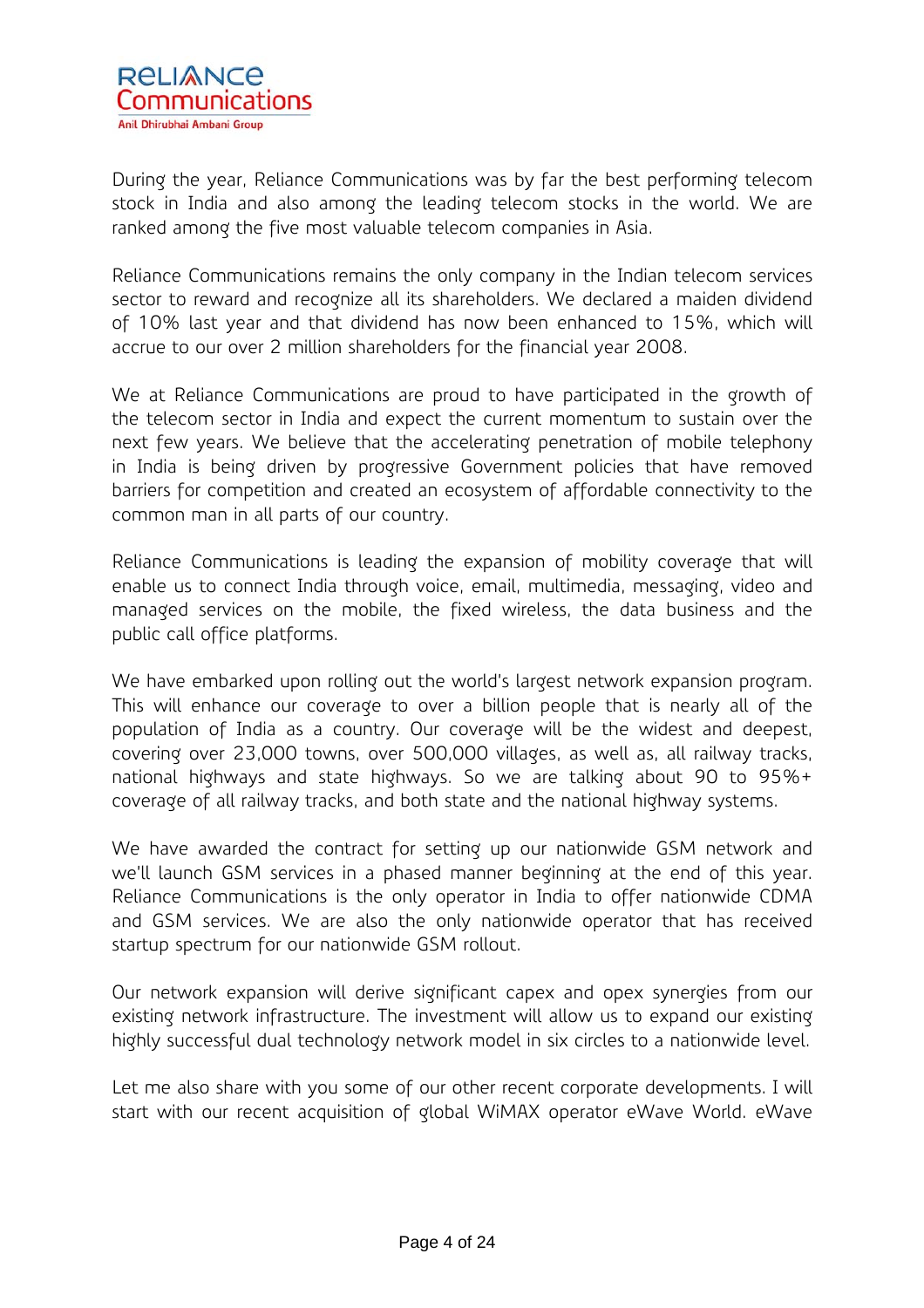

World is at the forefront of the rapidly developing market for wireless telephony services using the WiMAX standard and is present in almost twenty countries including the growth markets in China, Asia, the Middle East, Africa and Latin America. We will be investing about US\$ 500 million over the next three to five years to build and acquire WiMAX networks globally.

We have also recently acquired licenses for the provision of comprehensive telecom services both in Uganda and Sri Lanka. We're in the process of working forward to a number of other geographies in our international expansion of wireless services. In both Sri Lanka and Uganda, spectrum has already been allocated and we hope to start a phase-wise rollout towards the end of the current financial year.

We consolidated our global telecommunications business, operations, strategies and initiatives under the brand Reliance Globalcom with the vision of creating one of the top five global communications companies in the world. Reliance Globalcom has a broad portfolio of data and voice services and we see significant opportunity for growth, leveraging our presence in over 50 countries and our world-class. IPenabled global infrastructure.

Our acquisition of Yipes Holdings is aligned with the global vision of Reliance Globalcom. We are now implementing our expansion plans in the global enterprise data space to rapidly rollout the Yipes products on the FLAG Global Network.

We will also offer the entire suite of data services of Yipes' over 1,000 enterprise customers in the US. Reliance Communications' customers will gain from seamless access to Yipes' patented products and metro reach in the United States.

On the Reliance FLAG expansion, we've awarded the US\$ 1.5 billion FLAG NGN contract to Fujitsu and Alcatel to construct cable systems in Asia, the Mediterranean, East Africa and Pacific regions. On completion of the NGN cable construction, FLAG will be the only service provider to reach out to over 60 countries, contributing to 90% of world GDP, on a privately-owned cable system. Capital expenditure on this project will be funded by pre-build commitments and I am pleased to inform you that we've already signed a number of contracts for commitments on the Mediterranean system.

We are now at the threshold of launching several initiatives in our Home business. The first one amongst them is our Direct To Home service. We have commenced technical trials across the country and launched special offers to all our employees,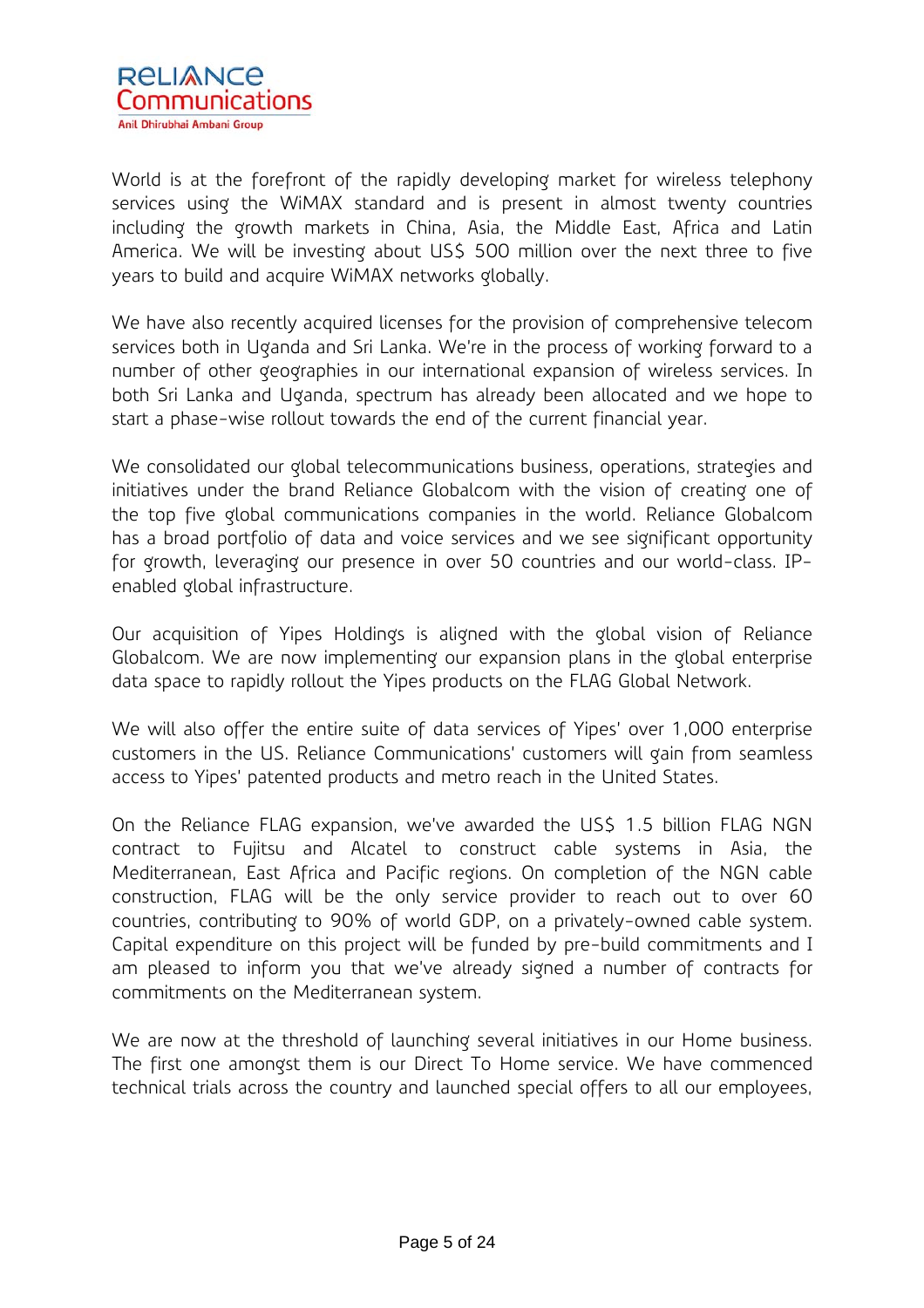

channel partners and selective customers. We are currently receiving very encouraging response.

Our DTH initiative will be launched under the brand Big TV and this will be the only nationwide provider of MPEG 4 services with high definition television facility. We have also signed an exclusive strategic partnership with Microsoft to create a robust platform for our IPTV offering. Technical trials for IPTV services have also commenced and we will be shortly ready for launch.

Our expansion plans are supported by committed capex of over US\$ 11 billion or Rs. 45,000 crores over the current year and the previous year. This amounts to the largest capital expenditure in the telecommunications history of this country. It is almost equal to the aggregate capex committed by all other Indian telecom companies put together.

We expect our capex intensity to significantly reduce from next year, and simultaneously return from these substantial investments will rise in a significant manner starting the next financial year. All these initiatives highlight the way ahead for Reliance Communications – strong growth prospect in the Indian wireless space and an even greater set of opportunities across a range of businesses in India and globally.

With that, I conclude my initial remarks. My colleagues and I are pleased to take your questions on this earnings call. Over to Arvind. Thank you.

### Arvind Narang

Thank you, Mr. Ambani. We'll now open the call for Q&A. As you know, time is limited and we request you to focus on key strategic and business issues. We also request each participant to ask not more than two questions and to provide an opportunity for all participants to interact with the management. If there are detailed financial questions, I'll be happy to answer those separately and please feel free to mail me after the earnings call.

Moderator can we take the first question please?

# Operator:

Certainly sir. At this time, if you wish to ask a question please press "star, one" on your telephone keypad and wait for your name to be announced. If you wish to cancel your request, please press "hash" or the "pound" key.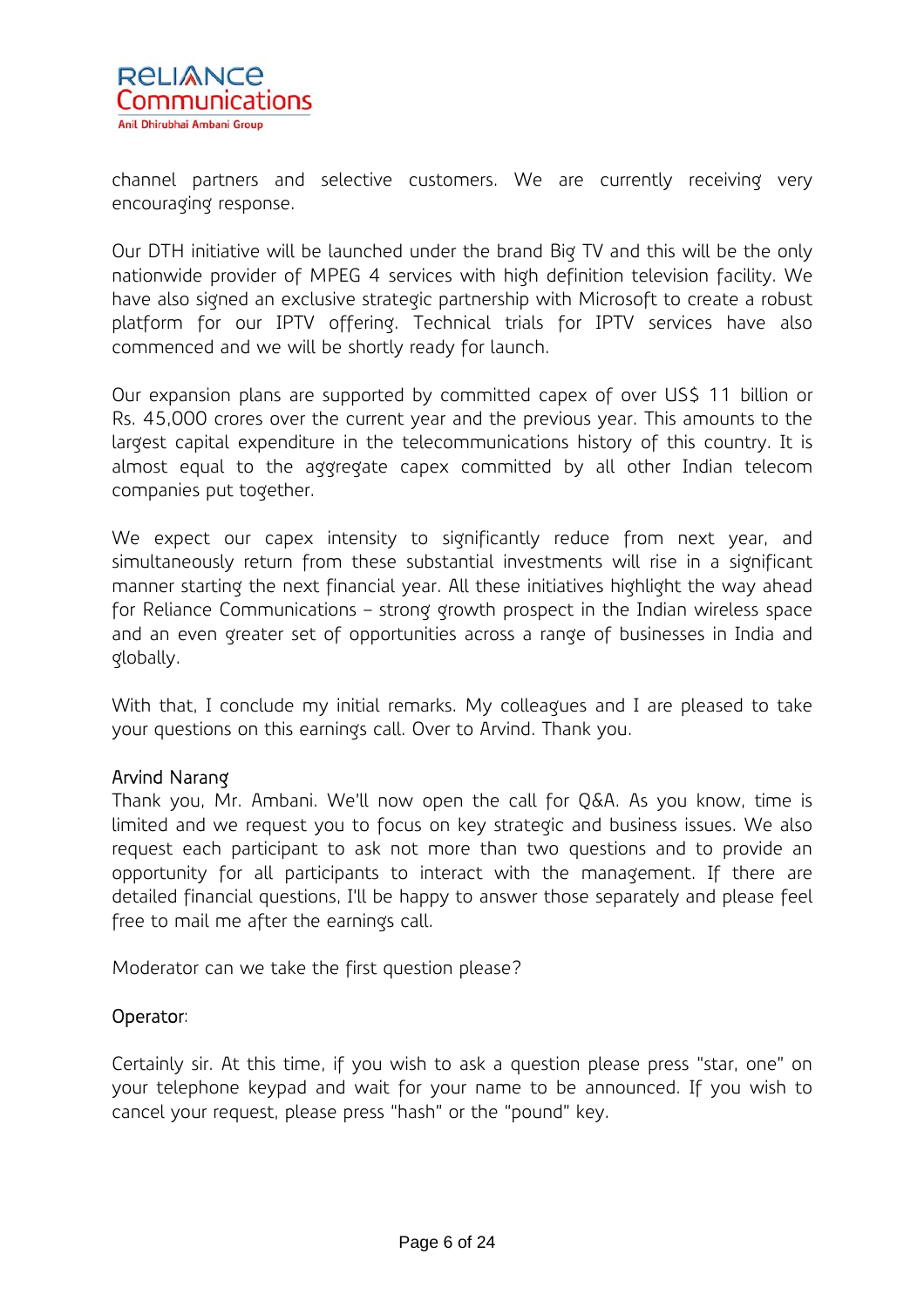

Your first question is coming from Mr. Suresh Mahadevan from UBS. Please goahead, sir.

# Suresh Mahadevan:

Good afternoon and thanks a lot for the call. Just had one quick question about the GSM strategy and wanted to hear your thoughts on how it would co-exist with CDMA? In terms of, you know, whether it is positioning or otherwise? Thanks a lot.

# Anil Dhirubhai Ambani:

Thank you, Suresh. As I made a mention earlier, we are looking at both the services to be offered on a nationwide basis, CDMA and GSM. The customers will be free to choose their products in the marketplace. We are already operating in six circles in India, GSM and CDMA both together. And we will not be dramatically changing that strategy going forward for the Reliance Mobile brand and offering GSM and CDMA services. And we allow the customer and the consumer to choose what he wants to do. And just as I mentioned in my media conference, I was asked about the range of handset available on CDMA. And that is the right way for us to think about it that we do not want our customers to be constrained by the choice of handsets. And depending on the type of handset they choose, they can choose any type of service that they want, whether it is GSM or CDMA or a combination of GSM and CDMA in handsets that provide both GSM and CDMA service. So we are just going to go and further enhance what we are successfully doing in six different circles in India for the last two or three years, which we're going to take nationwide.

### Suresh Mahadevan:

Thank you very much.

# Operator:

Thank you, sir. Next in line we have Mr. Andrew Haskins from Nomura. Please go ahead, sir.

# Andrew Hawkins:

Hello. Good. Hello. Can you hear me?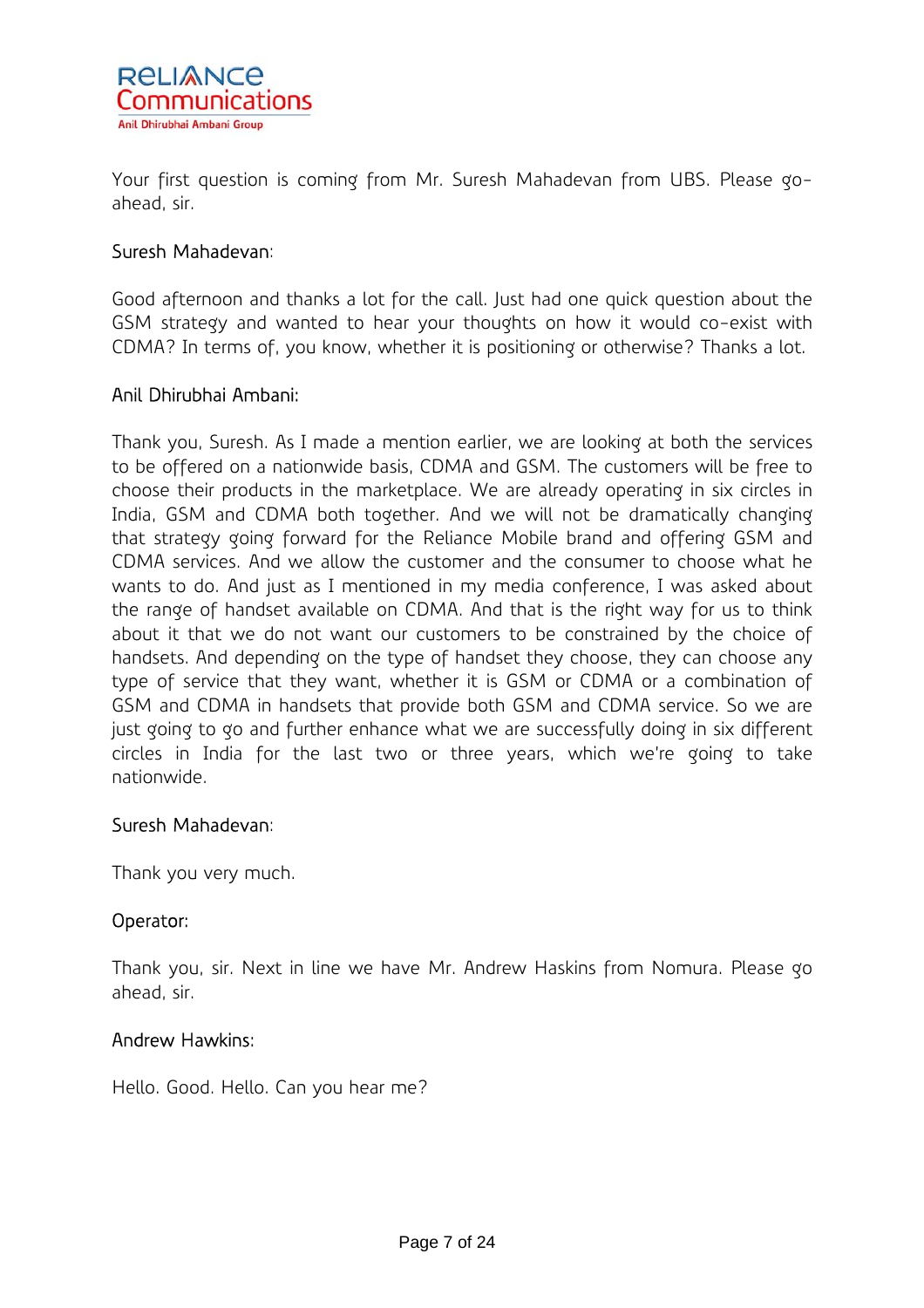

Yes, Andrew. Go ahead, please.

### Andrew Hawkins:

Thank you. Just two questions, please. Firstly, quite clearly for the next few years or next several years you intend to run GSM and CDMA together. But do you have any idea at what point you would expect to be running down one network and concentrating on the other? Is that five years or whether is that 10 years away or is it impossible to say? And secondly, just one very general question. Everybody is well aware of the strong growth opportunities of the Indian Telecom Market. You have made this clear yourself in your presentation. If you have to say what is the biggest threat to the rosy picture? Can you comment on that? Is it shortage of spectrum, is it potential new competition, please let us know your thoughts? Thank you.

### Anil Dhirubhai Ambani:

Thank you, Andrew. My guess would be as good as yours. I don't think that on GSM and CDMA networks and dual strategy going forward for us, we are going to leave the market forces and our customers to decide. We have no plan at all to run down any one network. I think we will leave it to our customers and our consumers. It will also be dependent on our tarriffing, our pricing and our products strategy of how we will drive which networks towards which products. So I hope to see some very interesting times in the years to come where we will be able to differentiate between CDMA and GSM products, which unfortunately our competition will not be able to do. To take your second question in terms of the growth opportunities, you know, most of us are relating to growth opportunities in India by simply just restricting ourselves to the mobility space. Let me cover the mobility space but there is more to India's Telecom growth than just pure mobility. And Reliance Communications being an integrated player in our home business, in our enterprise business, in our global business, in the national long distance business, in the core infrastructure business both passive and active, we see a wide range of opportunities of growth and sustainability of performance over long periods of time because of the nature of the way we have constructed Reliance Communications. This is very, very different than some of our respected competition that is out there. But if I speak to just the wireless space we think that this year we would add over a 100 million customers for India as a country. If things go well at 7-8% GDP growth rate, we may be between 100 and 110 million customers going forward.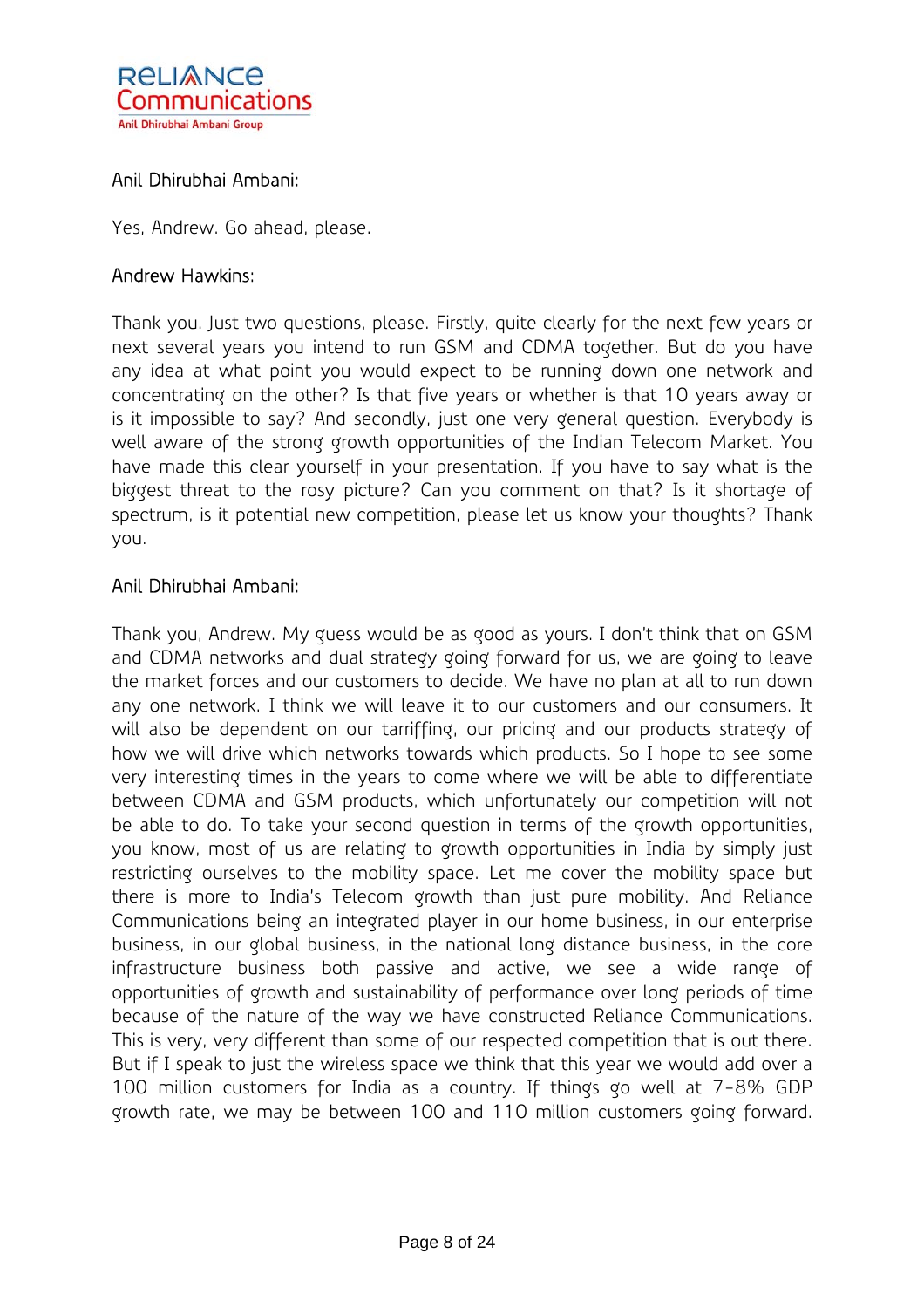

But leaving the number counts on the side, our focus in Reliance is profitable growth. So we're not too enamored just by adding numbers, we are also interested in seeing that we protect our bottom lines and protect our profitability. You mentioned about spectrum shortages or anything else of that sort. I think that the risk that the Indian Telecom sector faces in general and I think this threat is going to more felt by the new operators is if you want to be a nation wide wireless GSM operator, you would take between 3 and 5 years to do it, at the same time you would spend in the north of US\$ 10 billion which is 40,000 crores. Now in a falling ARPU, high MOU market, what is your business model to make money is something that new operators will have to decide? For existing operators like us who have 45 million customers and growing and who are integrated, I think we are in a much superior competitive position compared to any of these people.

### Andrew Hawkins:

That's very helpful. Thank you, very much.

### Operator:

Thank you, sir. Next we have Mr. Tien Doe from GIC. Please go ahead, sir.

### Tien Doe:

Hi, everyone. Thank you for the call. Just a couple of questions on your income statement, the access charges and your license fees. They come down a lot quarter-on-quarter they used to be 23% of revenues and now less than 19%, I'm just wondering what happened there, why you're paying so little now versus the last quarter? And the second question is just on your finance charges they are almost nothing in the final quarter, just wondering how that happened as well? Thank you.

# Anil Dhirubhai Ambani:

So, thank you for the question, Tien. I assume you are happy with what we have achieved.

### Tien Doe:

Yeah. That's fine. I am just wondering about the make up of…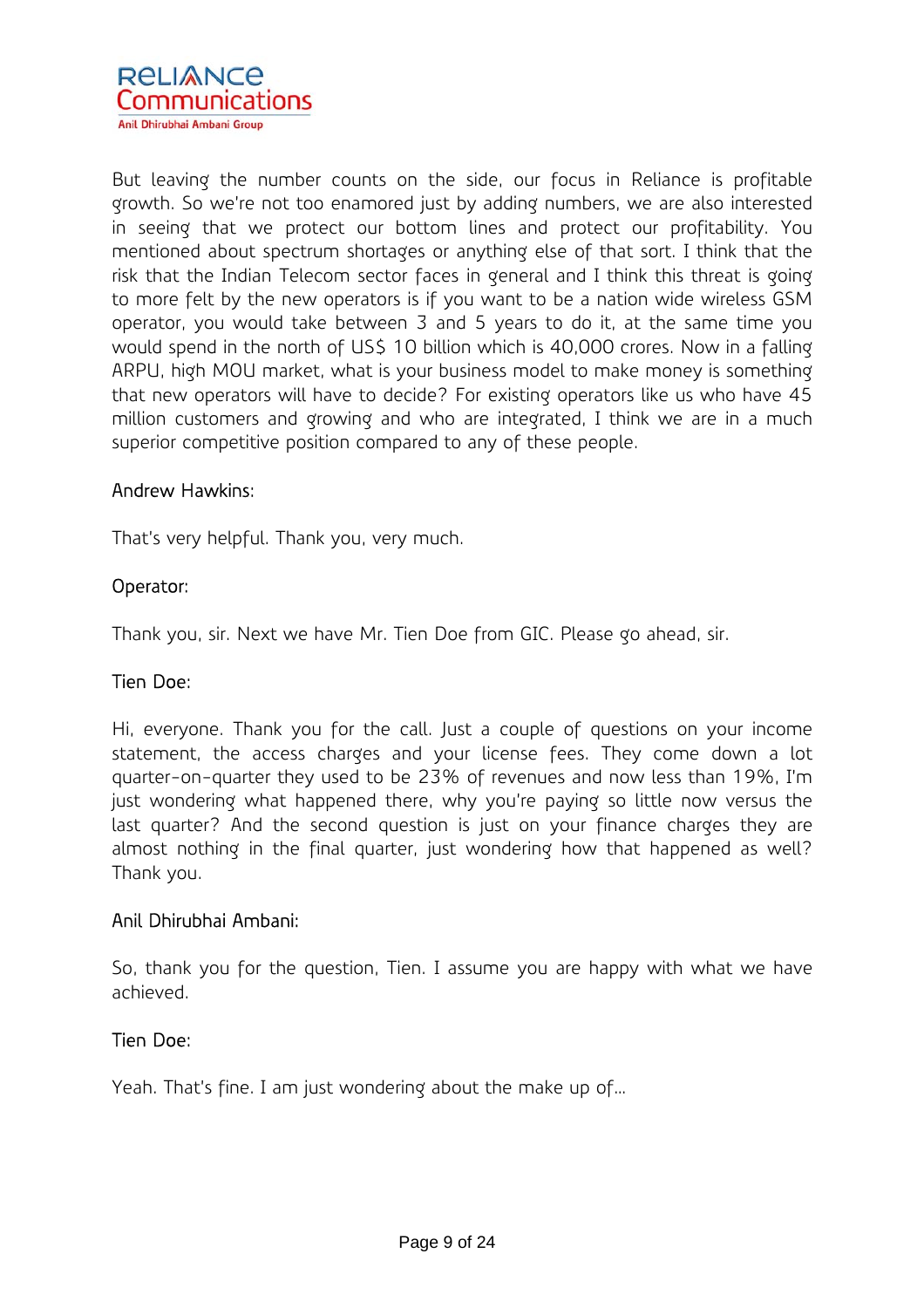

Yeah. I think that if you permit me, I'll get Arvind to talk to you in detail and go through both your questions in detail and get our controller on the line with you to give you better insight into what has happened to these charges.

### Tien Doe:

Okay. Excellent.

### Anil Dhirubhai Ambani:

Thank you.

### Operator:

Thank you, sir. Next we have Mr. Srinivas from Deutsche Bank.

### Srinivas Rao:

Hi. Srinivas here. Thank you very much for taking the call. So, just a question on your revenues, when I look at the stock exchange statements, would it be a fair assessment to say that GSM revenues are growing much faster than your CDMA revenues? And B, the second question will be, the minority interest is that on account of RITL stake sale?

### Anil Dhirubhai Ambani:

Yeah. The only sale that we've done in the last year was the 5% that we sold in Reliance Infratel, which was reported and accounted and in the notes to accounts as you can see. And what was your first question?

### Srinivas Rao:

Is the GSM, you know, your GSM business growing much significantly faster than your CDMA revenues?

### Anil Dhirubhai Ambani: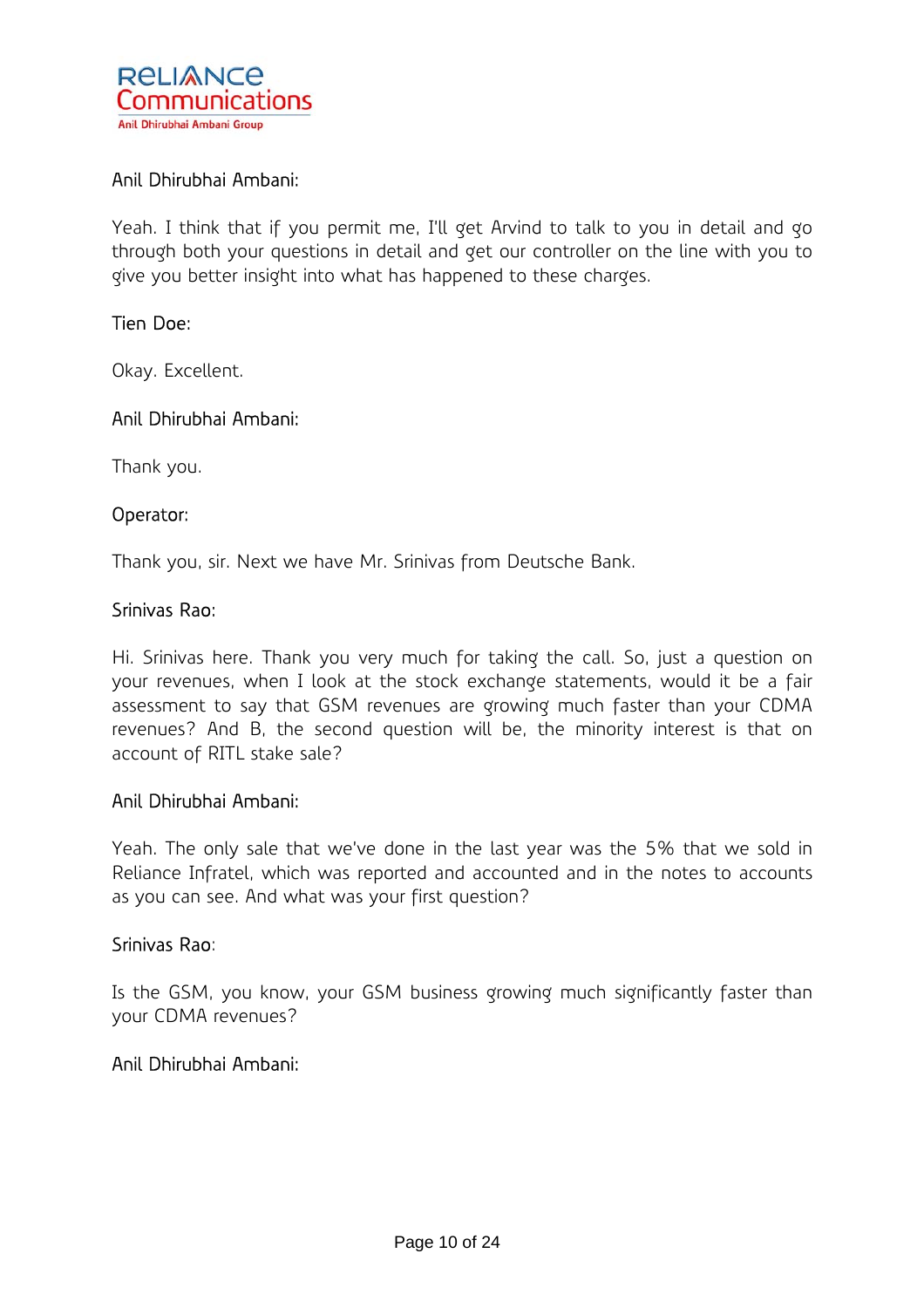

If you look at our GSM revenues in the six circles, what we expect to see is we will have an acceleration as the network rollout is completed in these six circles, but I expect that the data business on CDMA, the fixed wireless business, the PCO business and the unlimited calling businesses which are offered on the CDMA platform will continue to maintain robust growth momentum.

### Srinivas Rao:

Thank you, sir.

# Operator:

Thank you, sir. Next in line we have Mr. Rahul Singh from Citigroup. Please go ahead, sir.

# Rahul Singh:

Thank you. I just had one question on the GSM business. Just wanted to get a better sense you said, you will be beginning the commercial launch in a phased manner, end of this year, which I presume is end of this calendar year. And just wanted to get a sense, when you say phased manner is it you are talking of in terms of percentage of coverage or you are talking of number of circles or what exactly? And when do you expect really to achieve, let's say 65%, 70% penetration, which is where the GSM peers are in all the new circles?

### Anil Dhirubhai Ambani:

Rahul, I think that if I expand on what I said, when we speak about the phased rollout, we are talking about circle completeness in terms of the 60-70% that you mentioned. We speak about starting at the end of this year, so we talk about end of Q3 and move towards Q4. And we spoke about completeness in coverage both for extensiveness of reach by the middle of 2009, in terms of what we want to do in terms of railways and highways. I am sure Rahul that you appreciate that what others have taken 15 years to do we are trying to accomplish within a span of 12 to 18 months.

# Rahul Singh:

No. Very true, I totally appreciate that. So that's why I was trying to get a sense of the timing. And also on the capex side you said, you'll be spending \$6 billion -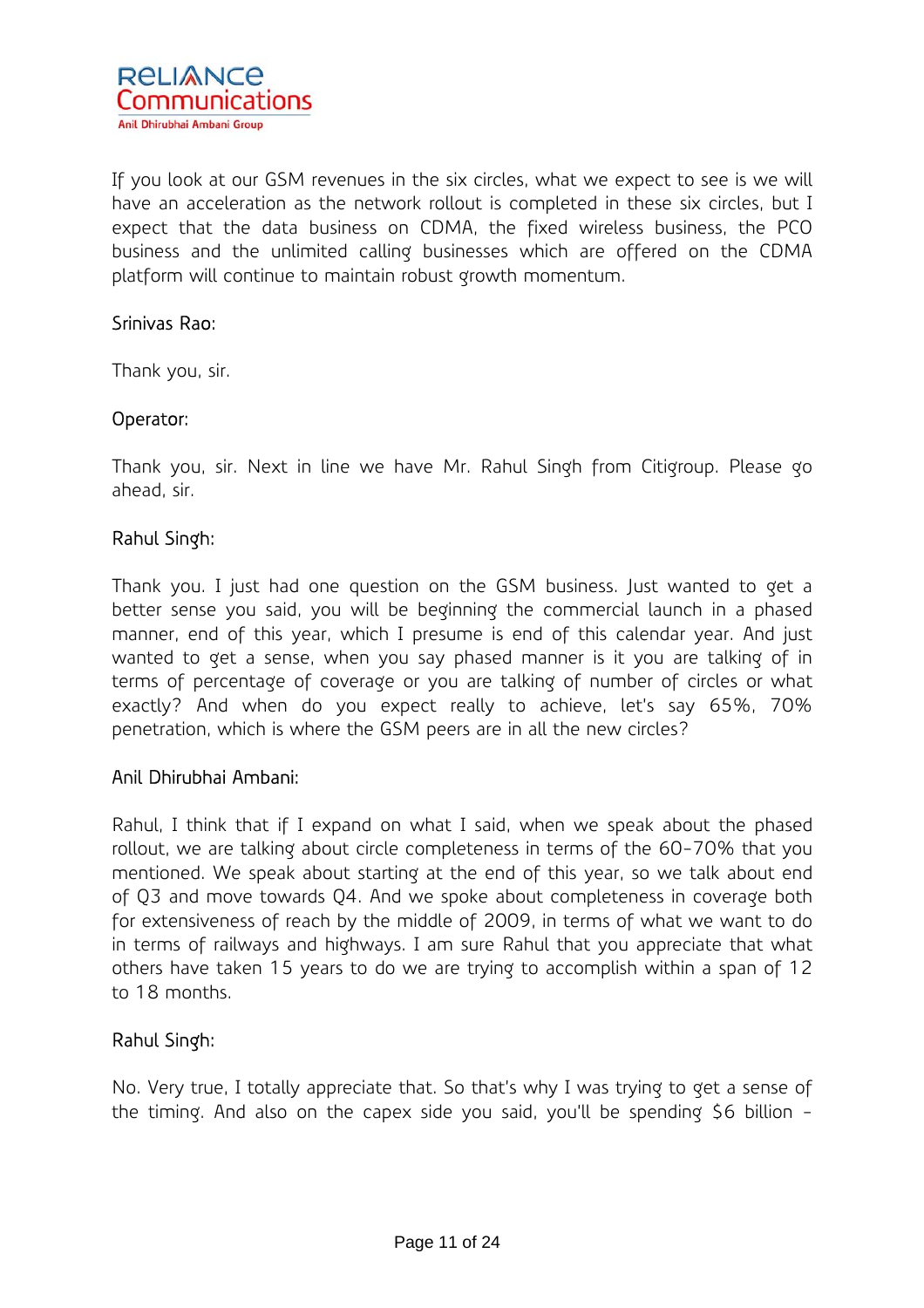

\$6.25 billion, if I am not mistaken, next year. So, if I can have a rough break up again, I mean has anything changed from what we heard last quarter to this quarter?

# Anil Dhirubhai Ambani:

No. I think that Rahul we stick to our schedule of letting all of you know in the January call every year. We did this in January of 2008, which was our third quarter results, to give you a capex guidance for next year. We are pretty much at the US\$ 6-6.5 billion range which is what we had mentioned at that time, and we continue on that basis. I did mention in my media conference that over a US\$ 1 billion worth of the electronics ecosystem has already been ordered and a large number of all the other orders are already in place. If we want to start rollout in the next nine months, I think that a lot of these things are naturally on the way for execution.

# Rahul Singh:

Thank you. That was very helpful.

### Anil Dhirubhai Ambani:

So Rahul, I hope if you are a GSM customer that you will be a Reliance customer end of this year, or next year.

# Rahul Singh:

Yes, if you have mobile number portability, then definitely.

### Anil Dhirubhai Ambani:

Unless you are stopping it, I think we will have mobile number portability.

# Rahul Singh:

Thank you, sir.

### Operator:

Thank you, sir. Next in line we have Mr. Rajiv Sharma from HSBC. Please go ahead, sir.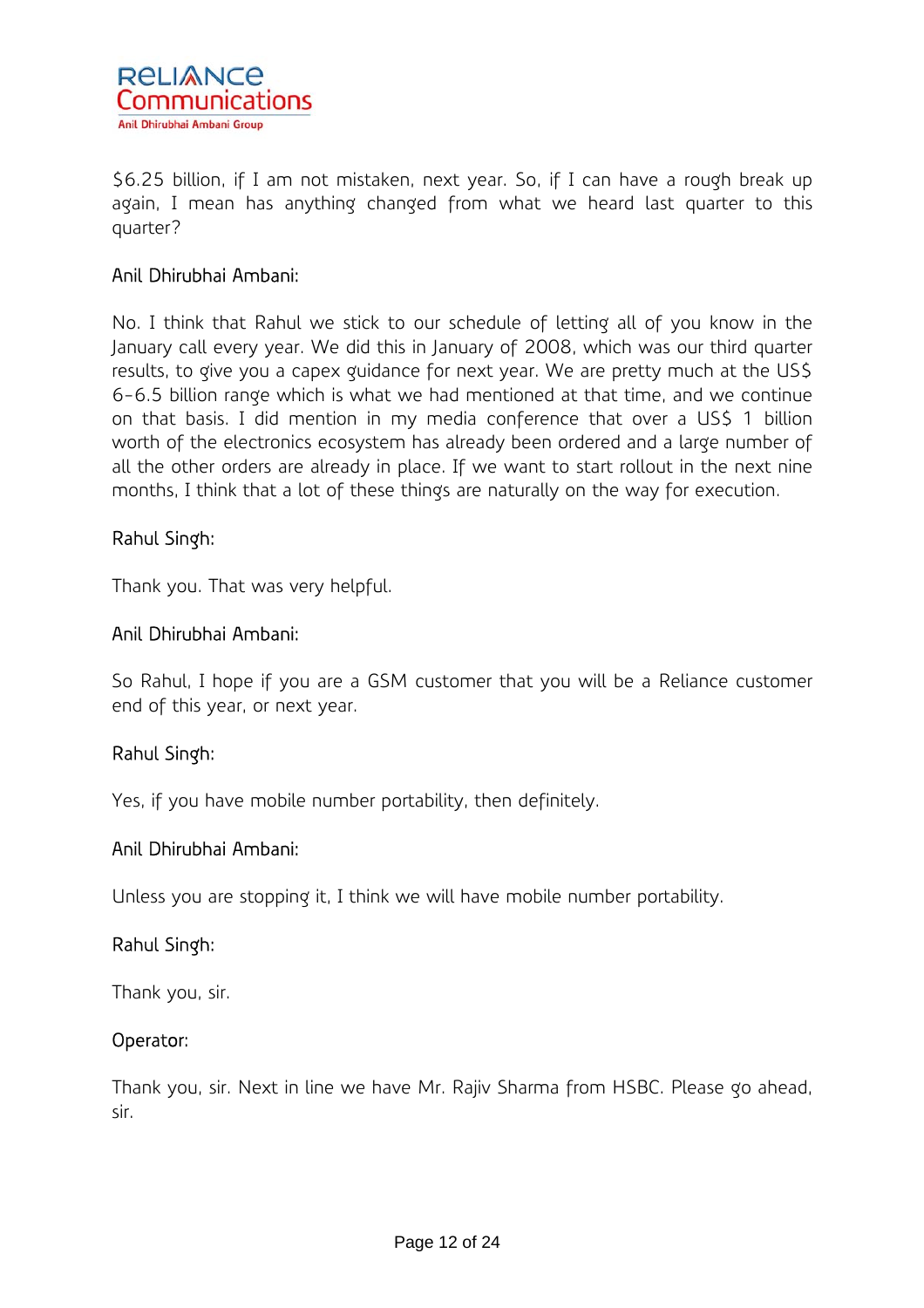

### Rajiv Sharma:

Thank you for the opportunity. I have just couple of questions. First question is about your WiMAX strategy like whether it's more on the global side and what's your strategy in India regarding WiMAX? And second, news reports talk about you're entering into a similar arrangement as what the Tata's have done like MVNO or a franchisee-based arrangement. So if you could give us more color there?

### Anil Dhirubhai Ambani:

Yes. I think that our WiMAX strategy is pretty simple. As far as India is concerned, we have already launched services in the top 10 cities in India. It's primarily an enterprise service facility. When we look at our global WiMAX strategy, our approach is going to be similar in trying to cater to enterprises, and then track through as mobility and handsets become available, then to look at the voice business. Otherwise it's pretty much broadband and data, internet-access type business. Also there will be a dimension for backhaul and transport, which we would consider into the future for our WiMAX. As far as MVNO is concerned clearly a number of companies have approached us to do an MVNO in India. As you are familiar Rajiv, that the regulator is currently considering floating a consultation paper on MVNO, and we will naturally have to wait for that outcome before we can pursue that opportunity for allowing others to do MVNO in India with us. As far as global opportunities in MVNO are concerned, we are currently doing work for a number of geographies and as soon as we decide something in the near term naturally we will make an appropriate announcement for you.

# Operator:

Can we go for our next question?

### Rajiv Sharma:

Yes. Thank you.

### Operator:

Thank you, sir. Next in line we have Mr. Vinay Jaising from Morgan Stanley. Please go ahead, sir.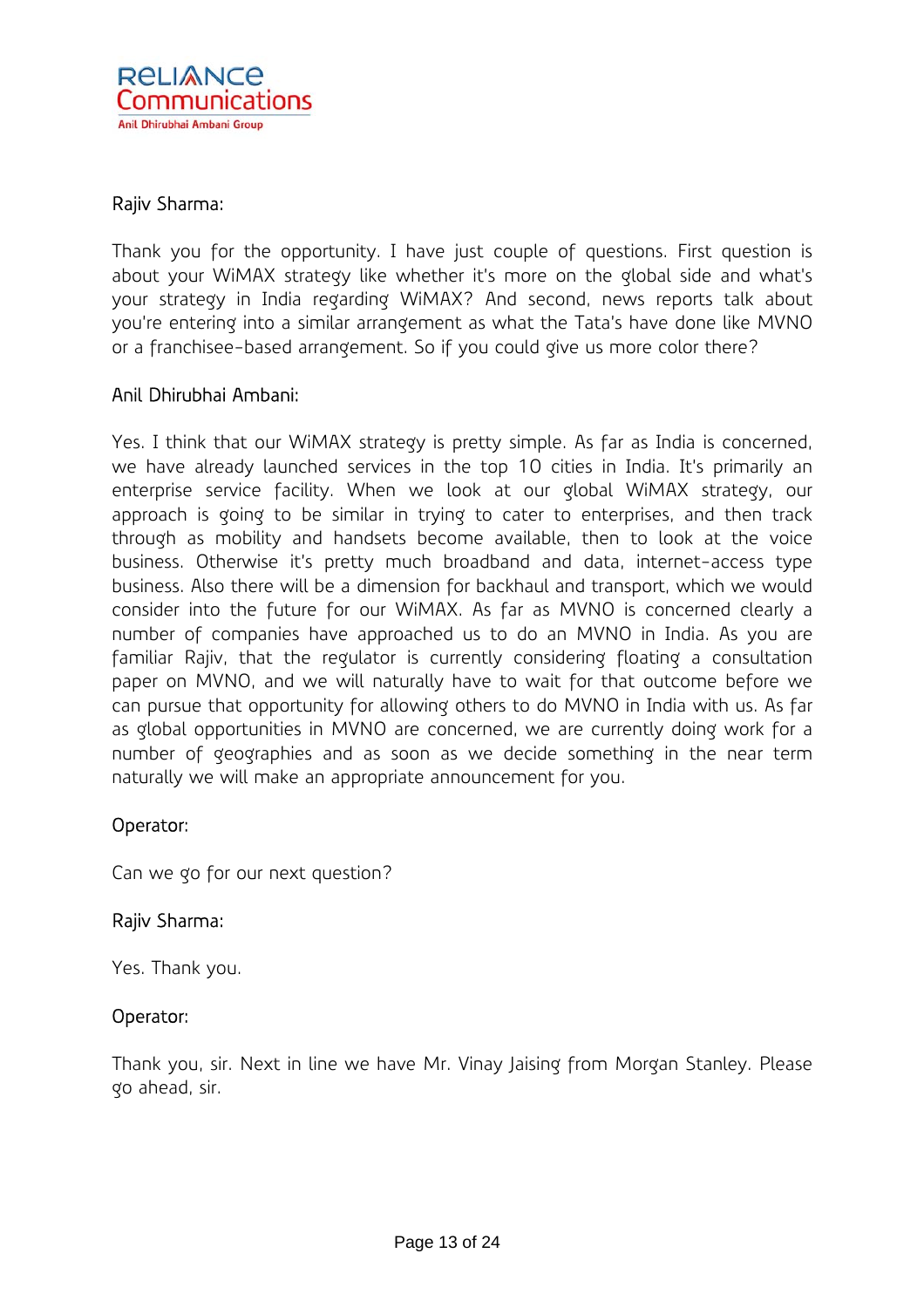

# Vinay Jaising:

Thank you. Sir, I have two questions out here. One on your towerco and second on the wireless business. Any update on the towerco business from what's happening on the bourses, the plan of listing, and you know, what's the updated number of towers? Do we have a big tenant on the other side? Anything there would be very helpful. On your second question, this is on largely on the wireless business, when we see the ARPMs they are best in the industry today. The EBITDA margins are the best in the industry, but if you look at absolute EBITDA growth, or if you look at absolute revenue growth, they are a tad bit slower than probably what I had expected. Wondering, you know, what are your thoughts there when -- if we are spending so much on capex surely we'll have GSM which will increase this growth, but some thoughts out there would be very helpful?

# Anil Dhirubhai Ambani:

Sure. Vinay, as far as… I am sure that you are not complaining about the RPM and the EBITDA.

### Vinay Jaising:

Certainly not.

# Anil Dhirubhai Ambani:

Okay. As far as, I think what you need to factor into the wireless revenue growth is a large number of the markets are going to be driven by our coverage and our capacity, which are all work in progress. I have mentioned earlier that this is the world's largest wireless network roll out, we are talking about covering over 23,000 towns and 500,000 villages, and trying to do what others have done in 15 years in 2 years. So, I think you need to give us a few quarters is the way I look at it. And also this capital intensity that you refer to is something that is there right now – last year and this year. And we see a substantial decline in capital intensity in the years to come. We see FY09-10, our next year as the inflection point, when all this capital investment that is going in, is going to really produce extraordinary results for us going forward across all our businesses. This capex of over US\$ 6 billion or over US\$ 11 billion over the last year and the current year is not restricted to wireless at all. It is restricted to a wide range of things that we are doing. So I am sure that as we focus on profitable growth and we focus on our bottom line,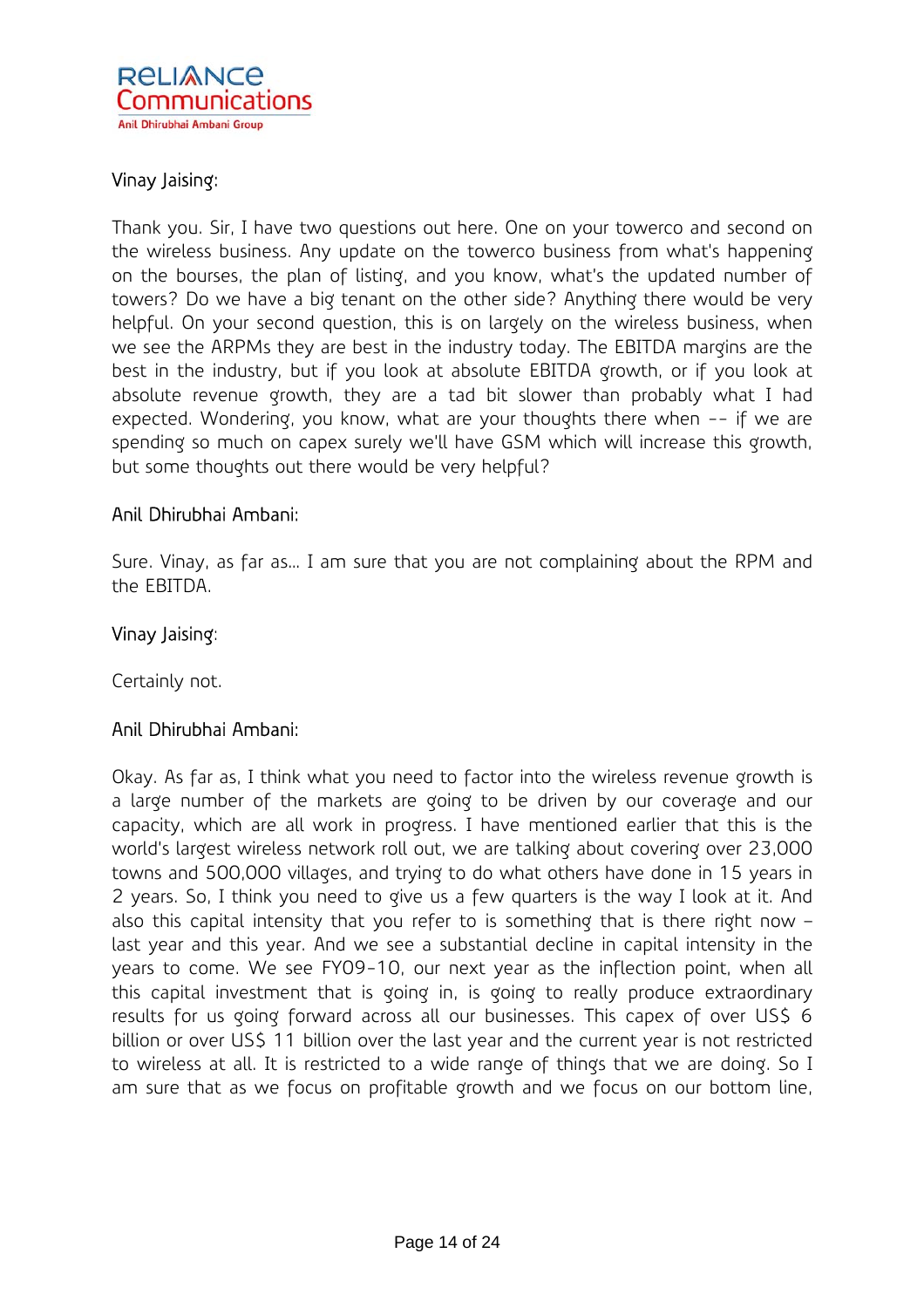

we are conscious about other KPIs like you mentioned and I am sure that over a period of time you will see them changing.

As far as Reliance Infratel is concerned, which is our tower company called. When we spun it off into a separate company, did the first placement of 5% for roughly an enterprise value of US\$ 9 billion, it was supposed to be doing passive infrastructure. What has happened in the last quarter or so is a number of regulatory developments have actually dramatically enhanced the value of Reliance Infratel. Number one is that there is not only active infrastructure added, so it's passive and active both, which changes the complexion of what we can offer and serve our customers. Number two, a number of new licenses have been issued and those become very large business opportunities for us for both active and passive. Number three, the regulator has announced and reaffirmed its stand and the DoT is moving in the direction of a 3G auction. Number four, the DoT is also talking about a WiMAX auction. Now both 3G and WiMAX again offer us tremendous opportunities to create value for Reliance Infratel. We will be at our projected number of towers 60-70,000. But never relate our towers with somebody else's towers because our average tenancy, the range of towers, the scope of our towers, the scope of our infrastructure, the complexity of our infrastructure, the number of ground-based towers we have compared to everybody else, all this is very, very different for us. 95% of Reliance Infratel is owned by Reliance Communications. And as we look forward to potential listing subject to market conditions and subject naturally to SEBI approval, we will still continue to hold 85% and that will clearly be reflected in the consolidated earnings of Reliance Communications. A number of the new licensees are at an advanced stage of discussion with Reliance Infratel both for passive, active and combination type of discussion. And I believe in the next two quarters, we should have firm agreements in place with some of these operators going forward.

# Vinay Jaising:

Thank you, sir.

# Operator:

Thank you, sir.

# Shubham Majumder:

Can I ask question?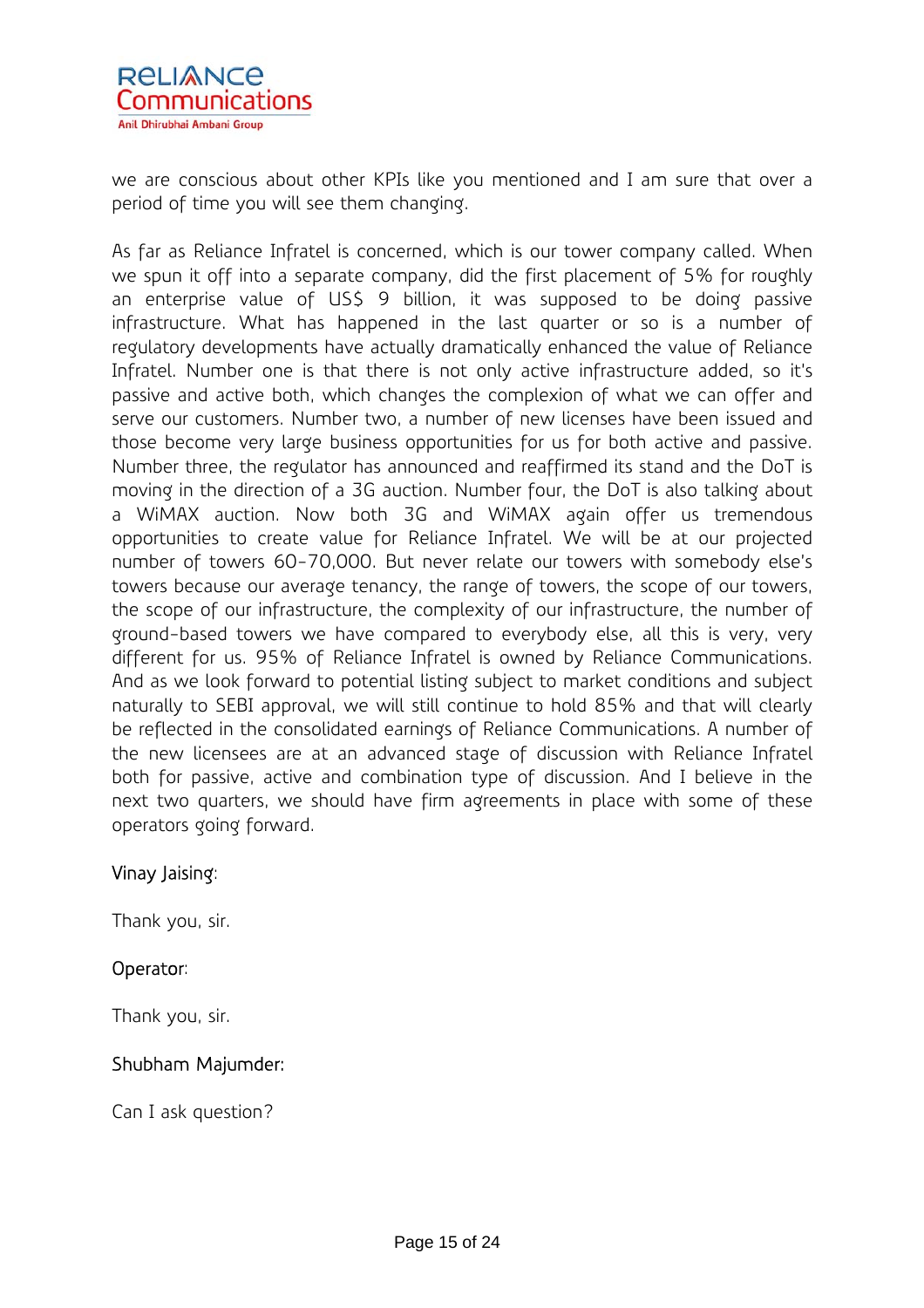

Yeah. Shubham, go ahead.

### Shubham Majumder:

Okay. Thanks for the opportunity. I had two questions. Very clearly if I look at the current quarter's numbers and also compare notes with the couple of quarters previously, very clearly, there is a very strong element of non-wireless driven growth that we can see and that's possibly the differentiation on Reliance Communications relative to its peers. However, sir, I along with quite a lot of investors out there understand a lot less of the non-wireless businesses and the key drivers of growth and think at least going forward relative to what our understanding already is for the wireless business… What exactly is, you know, the template or strategy of growth from a 2 to 3 years' perspective in Globalcom as well as in Broadband and fixed line and in the near-term also what sort of catalysts are there for growth which we can actually build in to our numbers…

### Anil Dhirubhai Ambani:

I think it's an excellent question, Shubham getting away from your standard KPI type of questions. Number one, I think that Arvind is going to spend some time with all of you over the weekend to take you through some of our thought process. But just to use this opportunity, when we look at the business in the 2-3 year horizon, our enterprise business, our home business, as well as our global businesses are going to be a far more meaningful part of our top line revenues and of course, our bottom line. And I'll just give you an example of our IDC business. We are by far the largest in India, it's not only in the number of square feet we have or the number of customers we have or the number of long-term revenues we have from world-class customers, it's also the class of services that we provide and how are we on the vertical stat of the upper end of services. We are currently expanding and building over a million square feet of new IDC's at five or six different locations in India. That is going to dramatically drive our IDC business and we hope to be among the top 3 businesses in the world in IDC. It is not only millions of square feet but it will also be in the class of services that we provide. They are also very high EBITDA margin businesses going forward as far as IDC is concerned. If I speak to you about our enterprise businesses, we are talking about improving our coverage from over 1 million buildings to potentially doubling the number of buildings we serve to over 2 million buildings with our metro ethernet network. That gives us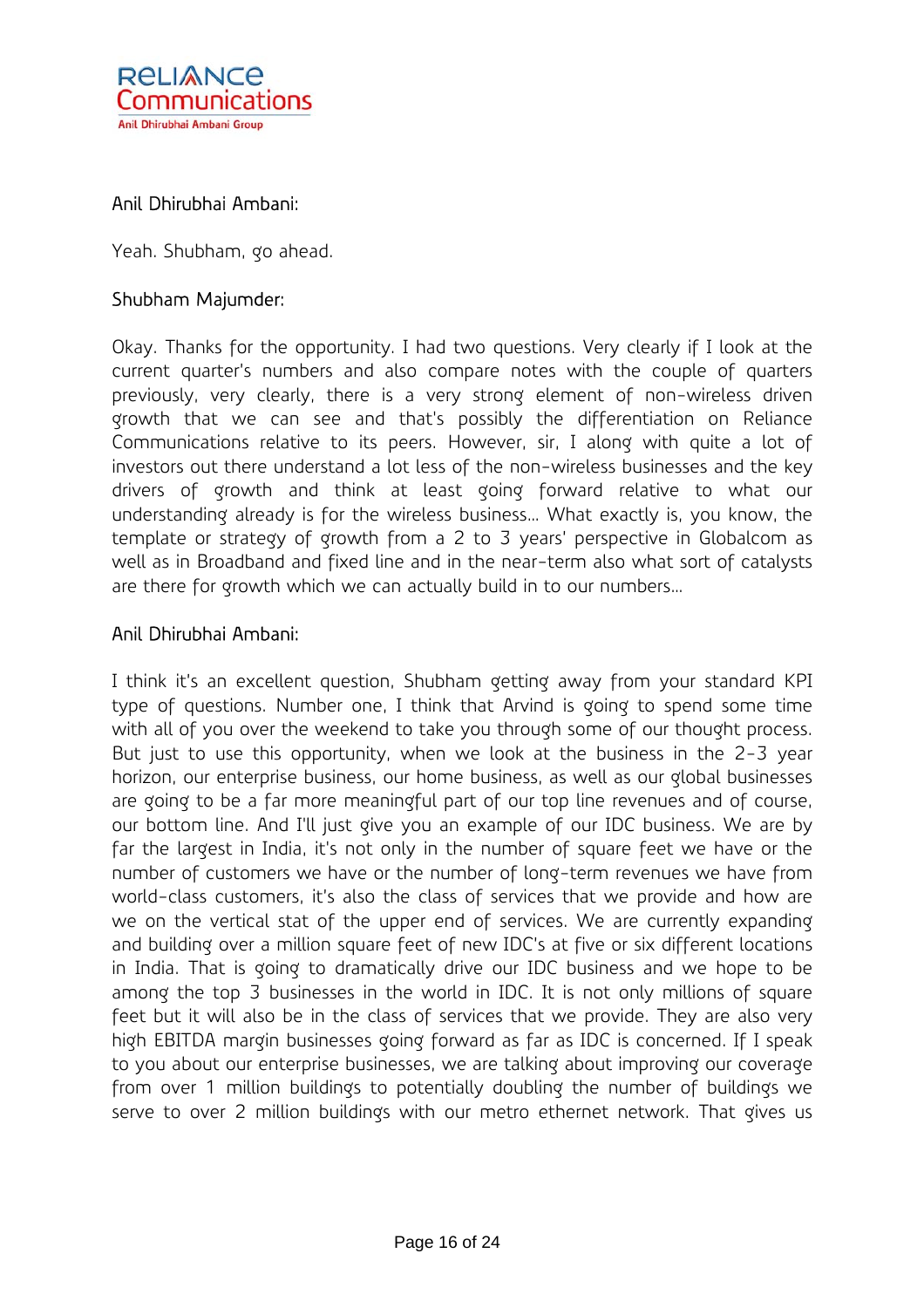

tremendous flexibility and access to very high value customers both for enterprise as well as for the home business. And those are very high stickiness type customers with very high ARPU's and EBITDA. As we launch our DTH business also, we believe that is substantially, in the medium-term to long-term, a much higher EBITDA business than our wireless business is – wireless voice is what I am really referring to. So I'm sure that Arvind and his colleagues will add some more color to your questions and I encourage all of you to think more about our non-wireless businesses and as you think about our wireless businesses, think about our differentiation about our data capability and the range of services we offer on data which are unmatched by competition.

# Shubham Majumder:

Thanks for the answer Mr. Ambani. I will still come back with my second question on to wireless. Just without getting too much into the quarter's number per se, you know for the last 2-3 quarters we're seeing a declining MOU trend in RCOM and especially if you look at this quarter there is to an extent a divergence in minutes of use trend relative to the peers, Bharti and Idea, who have reported recently. What are your thoughts on industry elasticity because we are anyway taking for granted significant tariff falls going forward and what would be your thoughts on elasticity and MOUs going forward and the implications for overall wireless revenues?

# Anil Dhirubhai Ambani:

Yeah. I think at one level, I will get Prakash Shukla to say in a few words but at one level imagine the plight of the existing operators who are sitting with limited spectrum and are continuously driving their MOU's higher and higher and driving their RPMs lower and lower. Some of the leading operators will have access to practically no further spectrum and for the first time in more than a decade they will have to spend large amounts of capex to just meet the quality of service and the voice capacity that they will have to serve. Practically that voice capacity will be at a marginal cost in terms of RPM and thus they will have a very sharp fall in their ARPUs and in their RPMs going forward and you will see, in our assessment, an inflexion in their capital expenditure. And I'm talking about some of the existing GSM operators. Prakash you want to comment?

# S.P. Shukla:

Yes.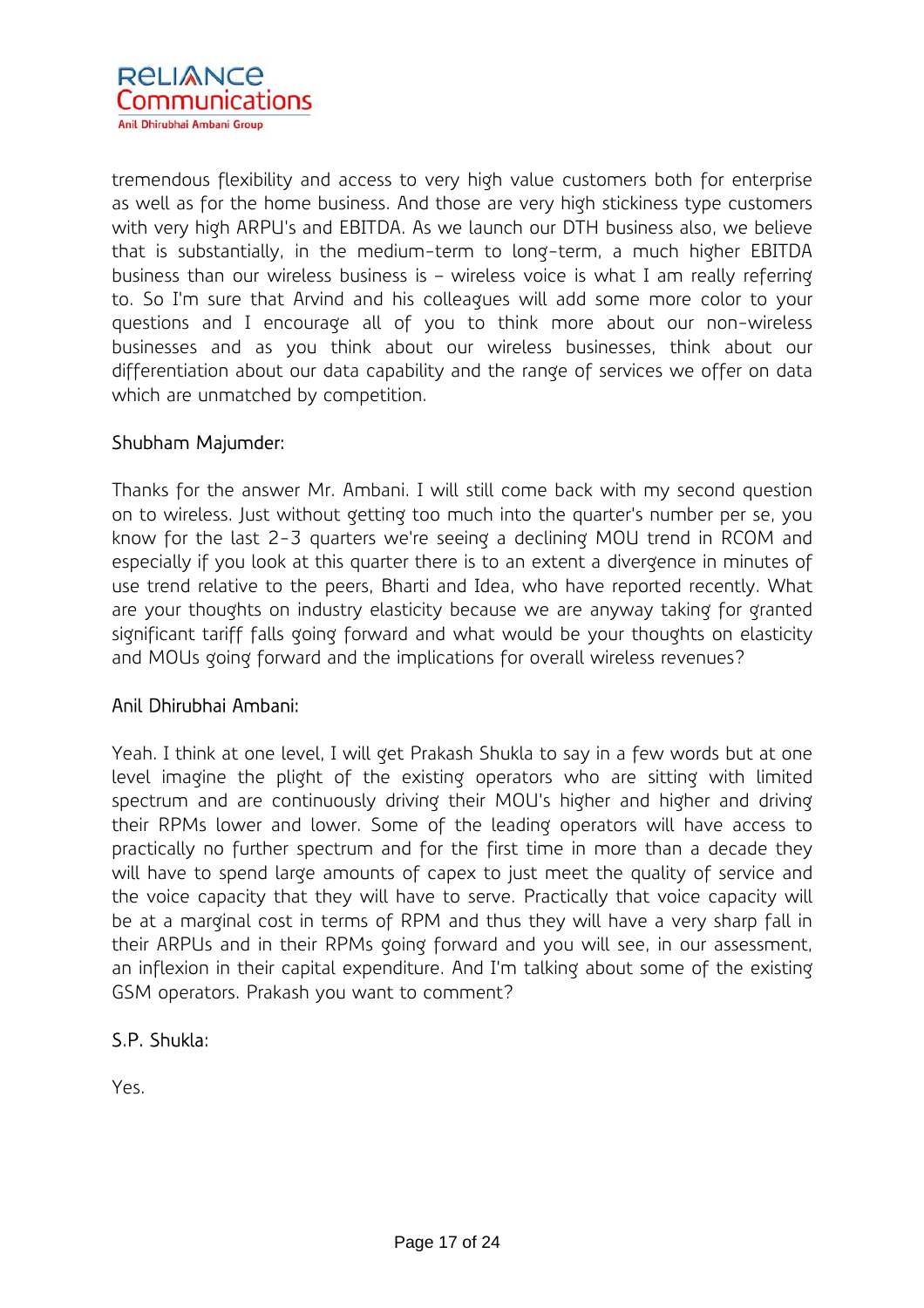

Talk about the MOU part, please?

# S.P. Shukla:

Shubham, Good evening, this is Shukla. Building upon what Mr. Ambani just now said, we had given this feedback a few quarters back – that we are going through the process of rebalancing, wherein we are curtailing, deliberately, consciously some of the MOU's by reducing the number of free minutes in the past. This is what you are seeing under blended ARPUs and blended RPMs. In fact, today we are at industry level as you have seen. Going forward, we are substantially better placed than anyone else. Because of our efficiency of technology, we are in a position to offer far more minutes of use going forward and leverage on the elasticity. Coming to the other part of the question, elasticity is strong and we have seen that when we did a traffic cut, it let to significant increase in uses leading to revenue growth.

### Shubham Majumder:

Okay. And very quickly, sir, if I am allowed to ask one small question. If you would give us the March year-end tower numbers that we have and possibly the tenancy ratios on those towers?

# Anil Dhirubhai Ambani:

I'll get Arvind to share with you Shubham.

### Shubham Majumder:

Okay.

# Anil Dhirubhai Ambani:

Thank you.

### Shubham Majumder:

Thanks.

### Anil Dhirubhai Ambani: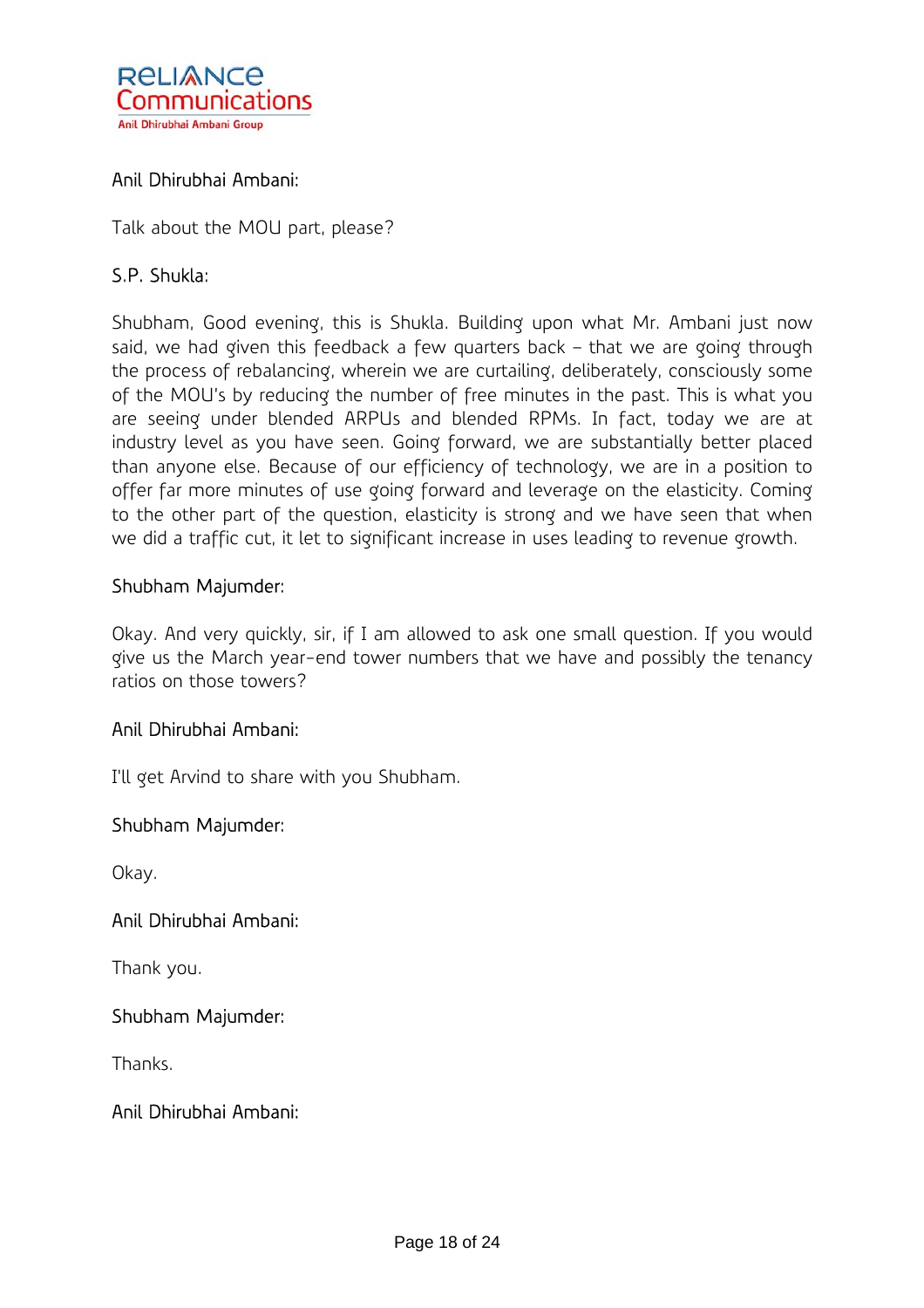

Okay. Thank you.

# Operator:

Sir, we will take our next question, now?

### Anil Dhirubhai Ambani:

Yes. Please.

# Operator:

Thank you, sir. The next we have Mr. Mr. Henry from Nevsky. Please go ahead, sir.

# Mr. Henry Cobbe:

Hi there, its Henry Cobbe from Nevsky Capital. Just two questions. You'll be sitting on about Rs. 100 billion of cash on the balance sheet waiting for the network rollout, what are you waiting for, when do you expect spectrum to be issued to you to start GSM rollouts?

### Anil Dhirubhai Ambani:

Henry, I think you may have missed my comments. We are the only operator that has received spectrum for start up purposes on a nationwide basis both for CDMA and GSM. Network rollout is on its way, large orders for electronics and the rest of the ecosystem has already been ordered. We expect to start services towards the end of this year.

### Henry Cobbe:

Okay. Thank you very much.

# Anil Dhirubhai Ambani:

Thank you.

# Operator: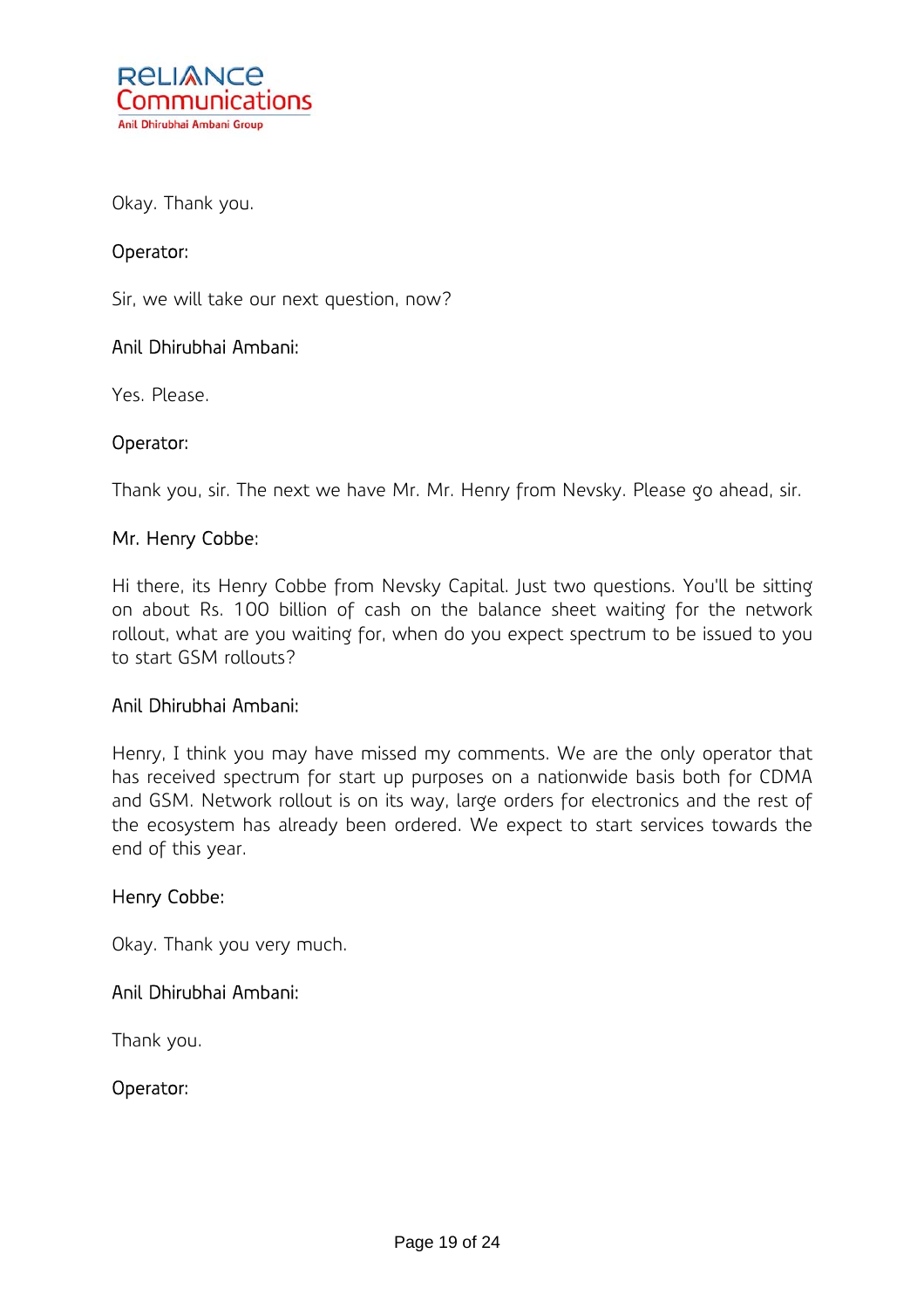

Thank you, sir.

# Anil Dhirubhai Ambani:

Yes. Please.

# Operator:

Next, we have Mr. Vivek from Boyer Allan. Please go ahead, sir.

### Vivek:

Hello there. Just a very quick question. First of all, congratulations on a very strong set of results. The question really is that with 18% market share, you know, going forth will the focus actually be at some kind of target level of market share or will it be more profitability driven as far as the wireless business is concerned?

### Anil Dhirubhai Ambani:

I think Vivek, our focus is EBITDA market share rather than customer market share. So we would like to be the leading player in term of our profit, our integrated margin and our focus is, you know… you can look at customer market share, you can look at revenue market share and we'd like to focus on the EBITDA market share.

### Vivek:

That is very useful. Thank you very much again.

# Operator:

Thank you, sir. Next, we have Ms. Reena Verma for Merrill Lynch. Please go ahead, ma'am.

# Reena Verma:

Yeah. Good evening and sir, thank you for this call. Two key questions, one was on your capital structure. Your net debt seems to have short up from Rs. 18 billion in March '07 to about a Rs. 100 billion in March '08. Can you help us understand how comfortable you are with rising gearing and whether you see this trend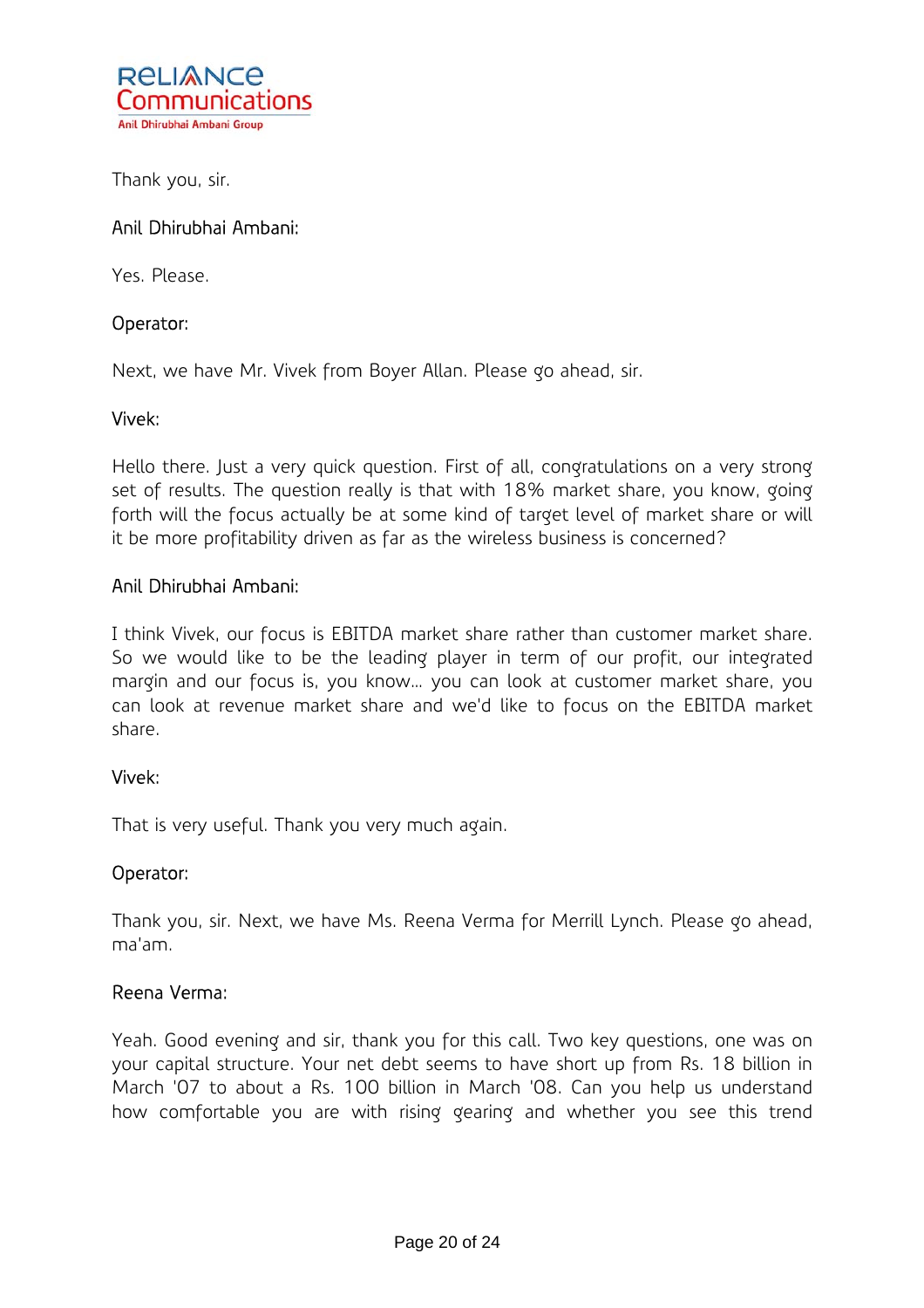

continue to increase? And my second question is we have seen more news of headline tariff cuts in the last few days and there is some level of investor concern about whether the incumbents may end-up ruining margins for themselves and for the whole industry. Could you please comment on what direction you think wireless margins will take over the long-term. You have told us in the past that you don't think they'll exceed 40%, if I remember correctly. But do you really see margins trending down from where they are? Thank you very much.

# Anil Dhirubhai Ambani:

Yes. I think Reena, as far as the margins are concerned, these are all individual positions of each and every company. We believe that we have a strong cost position for Reliance Communications. We are building a nationwide network of presence for both CDMA and GSM, which then get back to your question on gross debt and net debt. I think that, we are very comfortable with where we are in terms of our cash on hand, our net debt and our gross debt. And on the completion of this very large capex and the debt that we have between last year and this year, I think there will be a strong recovery in terms of our gross debt and our net debt to equity numbers going forward. So we are comfortable, I look at this as a phenomenon to get to what others have done in 15 years in the next 24 months.

### Reena Verma:

Okay. Thank you. And just if I may ask one more question on spectrum pricing, there have been reports that the Government may reconsider 2G spectrum pricing. Do you see any risk to your GSM operations on that count?

### Anil Dhirubhai Ambani:

No. Our belief is that the contracted spectrum under the universal access license nationwide is 6.2 megahertz for Rs. 1,650 crore, I am just rounding off numbers, and you get a startup spectrum of 4.4 megahertz which is what we have received nationwide for GSM. All comments in the media are talking about pricing spectrum, which we believe will be only above the contracted spectrum.

### Reena Verma:

Okay. Thank you very much, sir.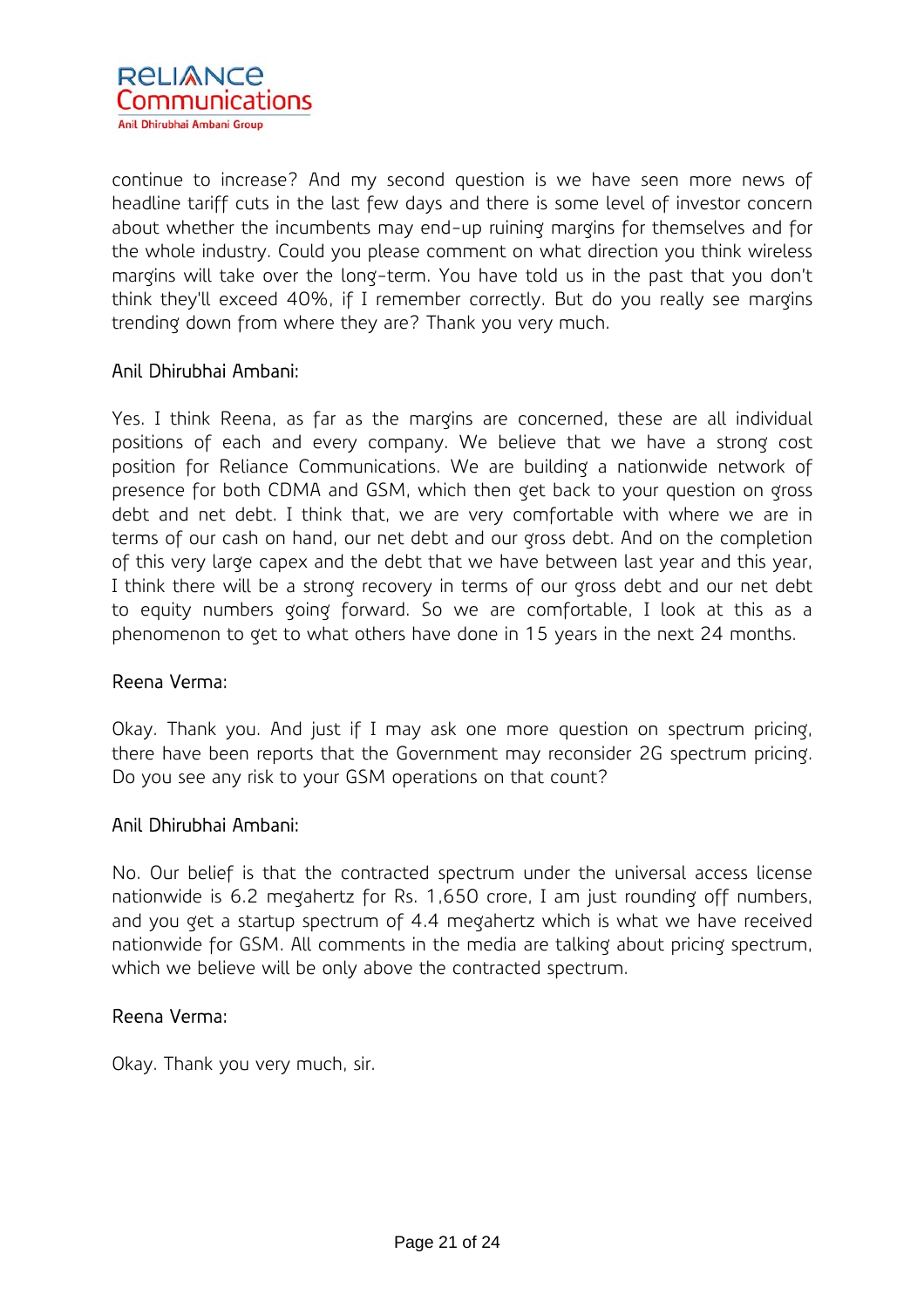

Thank you.

# Operator:

Thank you, ma'am. Next we have Mr. Sanjay Chawla from JPMorgan. Please go ahead sir.

# Sanjay Chawla:

Hi, good evening everybody. Thank you for the call. I have two questions sir, one is this news about the fact that Reliance is looking to swap the 1,800-megahertz frequency with 900. If you could just elaborate how much truth there is and should the investors be expecting that you would be ultimately be able to get the 900 megahertz, which obviously would help you in lowering your capex even more. Second question is just a follow-up to what was asked earlier, given that you are very comfortable with your spectrum position and other operators are constrained, should we not be seeing more traffic cut initiatives from Reliance's point of view to not just benefit from elasticity but also it might be more beneficial to Reliance, relative to the other rival operators?

# Anil Dhirubhai Ambani:

As I think Sanjay, on the first question we have received 4.4 megahertz nationwide in 1800. We believe that going from 4.4 to 6.2 also will be in 1,800. I read the same reports as you have read. Our approach with the DoT is that, if they do want to give EGSM spectrum or 900-megahertz spectrum or there is a transparent policy in awarding that spectrum, naturally we want to be the part of that process going forward. Otherwise we're proceeding on the basis of 1800-megahertz rollout. As far as your question on elasticity and traffic cut etc, every incumbent will follow his own strategy. As I've said earlier, we have our cost position and what we can consider doing pre-emptively at what period of time is clearly left to us based on our market driven strategy, which I'm sure you'll appreciate I'm unable to share with you today.

# Sanjay Chawla:

Great. Thanks for the answer. Just a follow-up on the first frequency swap issue, I mean do you think that you would want to wait for the DOT to come out with the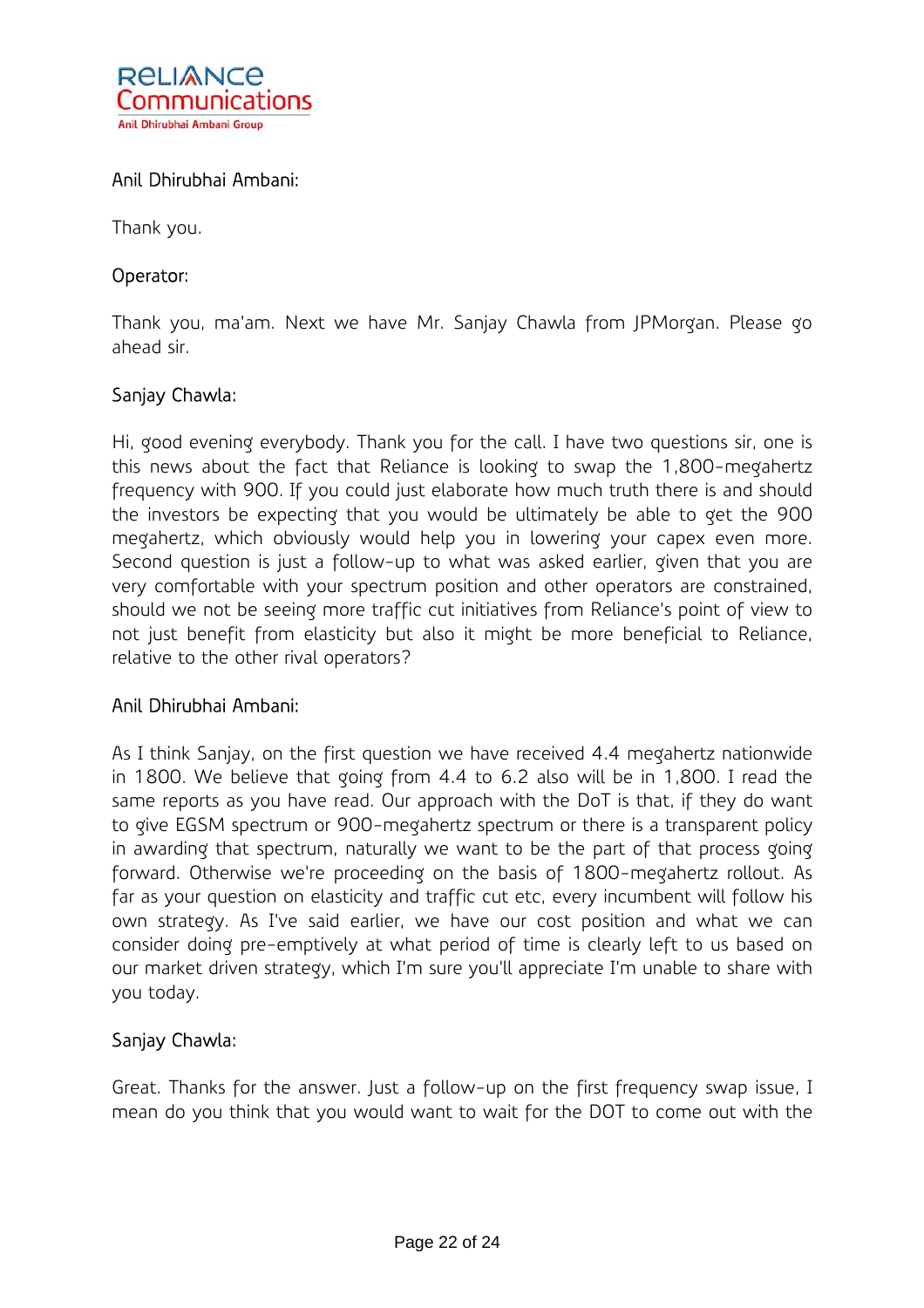

900-megahertz or a policy on EGSM before really proceeding with the launches and the rollout?

# Anil Dhirubhai Ambani:

No, I don't think that to the best of our knowledge there is any policy framework that is imminent to talk about farming or re-farming between 900 and 1800. So we want to go ahead with our 1800 rollout.

# Sanjay Chawla:

All right. Thank you very much, sir.

# Operator:

Thank you, sir. Next in line, we have Minar Majumdar from Kotak Securities.

### Minar Majumdar:

Hi. Good evening to the management. My question is on the comment made by Mr. Shukla and he said there were some reducing trends in the minutes of usage. But from taking cues from the news recently, one of your competitor just reduced tariffs across, on the roaming too. And we have made a mentioned that there will be more increasing number of Reliance to Reliance free minutes. So can we assume a kind of a change in the trend going forward whereby the MoUs should be increasing per user per month.

# S.P.Shukla:

Thank you Mr. Majumdar. Yes. There are three things which work at the same time, which one has to see when we see blended RPM or blended MOUs. One, tariff innovations does not always mean tariff cut. What we have done recently was to offer unlimited calling to Reliance customers across India but at a very significant revenue of Rs. 500 per month, which actually leads to actually revenue growth while giving unlimited usage. So these customers come in at very high usage while giving you good revenue. This is different from tariff cuts where you wait for elasticity of demand to take over in a period of a few weeks. Now what you see is the blended result ultimately and this will play out differently in different quarters for different companies. It does not compared quarter-on-quarter basis across.